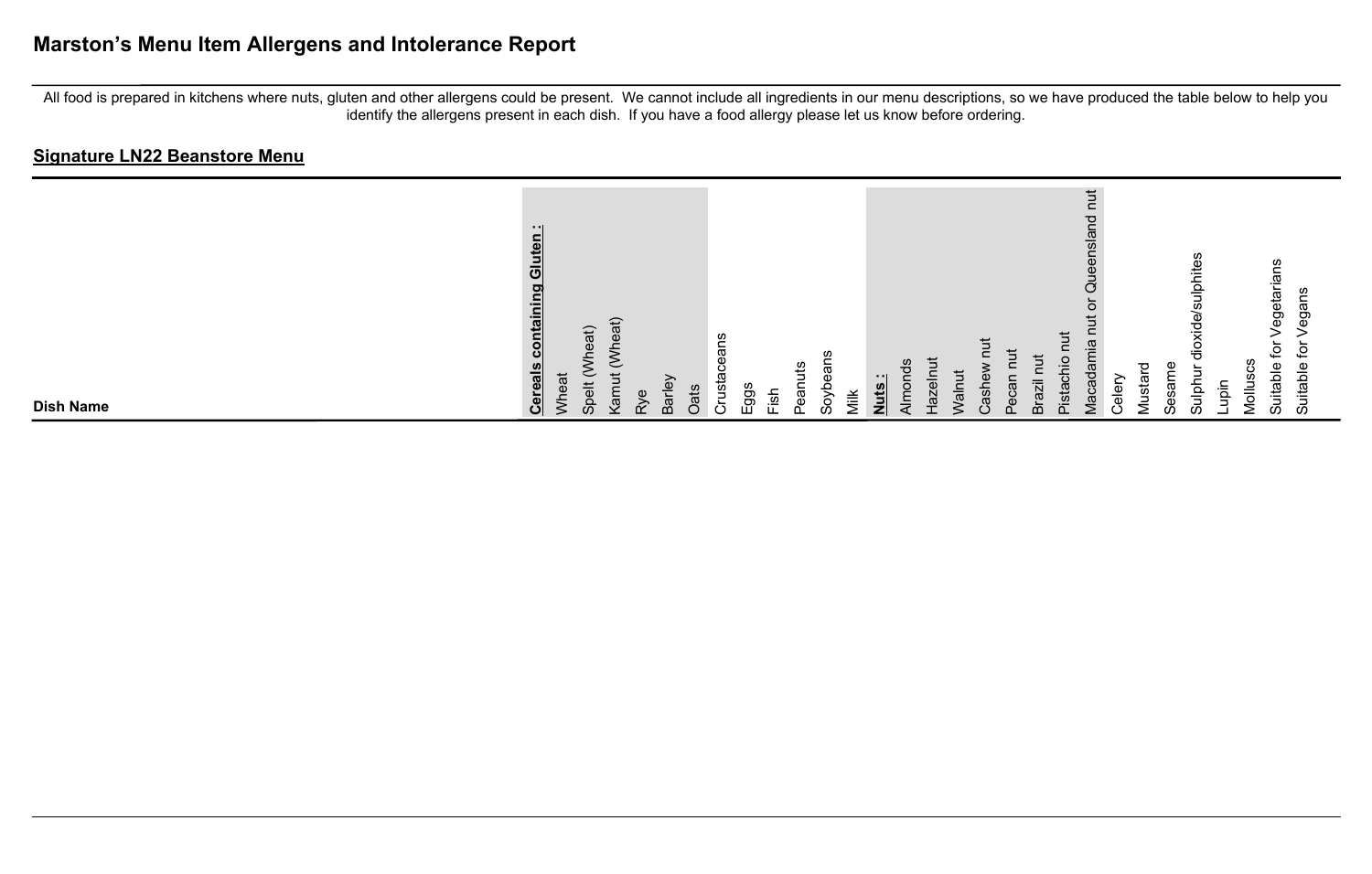| <b>Dish Name</b>                                         | <b>Cereals containing Gluten</b> | Wheat | Spelt (Wheat) | Kamut (Wheat) | Rye            | Barley | Oats | Crustaceans | Eggs | Fish | Peanuts | Soybeans | Nuts:<br>Milk | Almonds | Hazelnut | Walnut | Cashew nut | Pecan nut | Brazil nut | Pistachio nut | Queensland nut<br>Macadamia nut or | Celery | Mustard | Sesame     | Sulphur dioxide/sulphites | Lupin | Molluscs | Suitable for Vegetarians<br>Suitable for Vegans |  |
|----------------------------------------------------------|----------------------------------|-------|---------------|---------------|----------------|--------|------|-------------|------|------|---------|----------|---------------|---------|----------|--------|------------|-----------|------------|---------------|------------------------------------|--------|---------|------------|---------------------------|-------|----------|-------------------------------------------------|--|
| <b>Starters / Sharers</b>                                |                                  |       |               |               |                |        |      |             |      |      |         |          |               |         |          |        |            |           |            |               |                                    |        |         |            |                           |       |          |                                                 |  |
| SIG LN Antipasti Board NEW                               | Υ                                | Y     |               |               | Y              | Y      |      |             |      |      |         |          | Υ             |         |          |        |            |           |            |               |                                    |        |         | Υ          | Y                         |       |          |                                                 |  |
| SIG LN Baked Camembert Sharer NEW                        | Y                                | Y     |               |               | $\overline{Y}$ |        |      |             |      |      |         |          | Y             |         |          |        |            |           |            |               |                                    |        |         |            | Y                         |       |          | Y                                               |  |
| SIG LN Breaded Garlic Mushrooms NEW                      | Ÿ                                | Y     |               |               |                |        |      |             | Y    |      |         |          |               |         |          |        |            |           |            |               |                                    |        | Y       |            |                           |       |          | Y                                               |  |
| SIG LN Bruschetta Prosciutto NEW                         | Y                                | Y     |               |               | Y.             | Y      |      |             |      |      |         |          | M             |         |          |        |            |           |            |               |                                    | M      |         | $M \mid M$ | Y                         |       |          |                                                 |  |
| SIG LN Duck Truffle and Red Onion Marmalade Terrine      | Y                                | Y     |               |               | Y              |        |      |             |      |      |         |          | Y             |         |          |        |            |           |            |               |                                    | M      | M       |            | Y.                        |       |          |                                                 |  |
| SIG LN Korean Style BBQ Cauliflower Wings NEW            | Y                                | Y     |               |               |                | Υ      |      |             |      |      |         | Y        |               |         |          |        |            |           |            |               |                                    |        | Υ       |            |                           |       |          | Y<br>Y                                          |  |
| SIG LN Korean Style BBQ Chicken Wings NEW                |                                  |       |               |               |                |        |      |             |      |      |         | Y        |               |         |          |        |            |           |            |               |                                    |        | Y       |            |                           |       |          |                                                 |  |
| <b>SIG LN Nachos NEW</b>                                 |                                  |       |               |               |                |        |      |             |      |      |         |          | Y             |         |          |        |            |           |            |               |                                    |        | Y       |            |                           |       |          | Y                                               |  |
| SIG LN Nachos with Chilli NEW                            |                                  |       |               |               |                |        |      |             |      |      |         |          | Y             |         |          |        |            |           |            |               |                                    |        | Y       |            |                           |       |          |                                                 |  |
| SIG LN NGCI Baked Camembert Sharer NEW                   |                                  |       |               |               |                |        |      |             | Y    |      |         |          | Y             |         |          |        |            |           |            |               |                                    |        |         |            | Y                         |       |          | Y                                               |  |
| SIG LN NGCI Cheesy Nachos NEW                            |                                  |       |               |               |                |        |      |             |      |      |         |          | Y             |         |          |        |            |           |            |               |                                    |        | Y       |            |                           |       |          | Y                                               |  |
| SIG LN NGCI Cheesy Nachos with Chilli NEW                |                                  |       |               |               |                |        |      |             |      |      |         |          | Y             |         |          |        |            |           |            |               |                                    |        | Y       |            |                           |       |          |                                                 |  |
| SIG LN NGCI Duck Truffle and Red Onion Marmalade Terrine |                                  |       |               |               |                |        |      |             | Y    |      |         |          | Y             |         |          |        |            |           |            |               |                                    | M      | M       |            | Y                         |       |          |                                                 |  |
| SIG LN NGCI Korean Style BBQ Chicken Wings NEW           |                                  |       |               |               |                |        |      |             |      |      |         | Y        |               |         |          |        |            |           |            |               |                                    |        | Y       |            |                           |       |          |                                                 |  |
| SIG LN NGCI Prawn Cocktail NEW                           |                                  |       |               |               |                |        |      | Y           | Y    | Y    |         |          | Y             |         |          |        |            |           |            |               |                                    |        | Y       |            |                           |       |          |                                                 |  |
| SIG LN NGCI Soup of the Day NEW                          |                                  |       |               |               |                |        |      |             | Y    |      |         |          | Y             |         |          |        |            |           |            |               |                                    | M      | M       |            |                           |       |          | Y                                               |  |
| SIG LN NGCI VGN Nachos NEW                               |                                  |       |               |               |                |        |      |             |      |      |         |          |               |         |          |        |            |           |            |               |                                    |        |         |            |                           |       |          | Y<br>Y                                          |  |
| <b>SIG LN Prawn Cocktail NEW</b>                         | Y                                | Y     |               |               |                | Υ      |      | Y           | Y    | Y    |         |          | Y             |         |          |        |            |           |            |               |                                    |        | Υ       |            |                           |       |          |                                                 |  |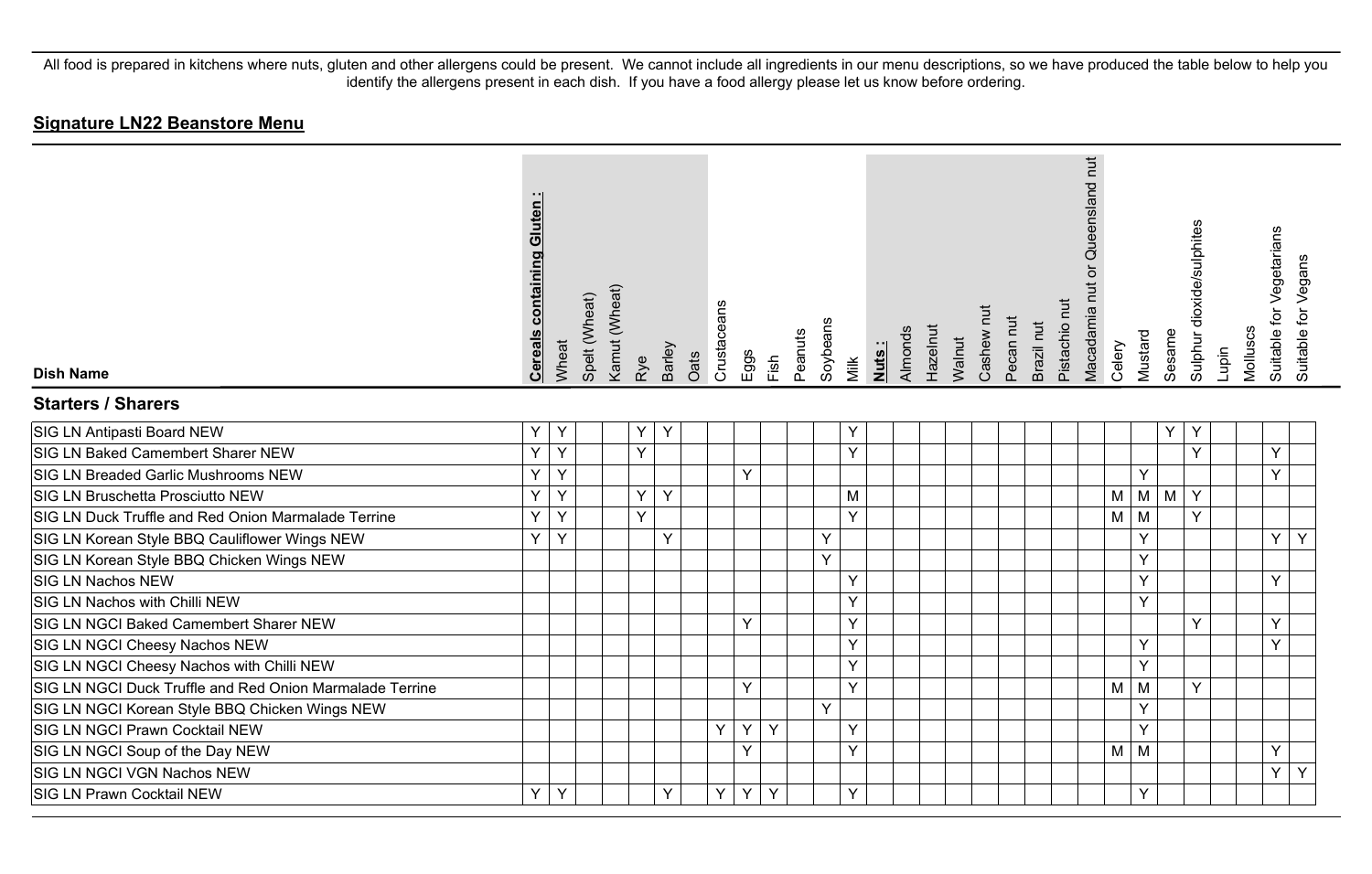| <b>Dish Name</b>                 | Gluten:<br>containing<br><u>Cereals</u> | Wheat | Spelt (Wheat) | Kamut (Wheat) | <b>Barley</b><br>Rye   | Oats | Crustaceans | Eggs<br>Fish | Peanuts | Soybeans | Milk         | Nuts: | Almonds | Hazelnut | Walnut | <b>TUT</b><br>Cashew I | Pecan nut | Pistachio nut<br>Brazil nut | Queensland nut<br>Macadamia | Celery | Mustard | Sesame | Sulphur dioxide/sulphites | Lupin | Molluscs | for Vegetarians<br>Suitable 1 | Suitable for Vegans |
|----------------------------------|-----------------------------------------|-------|---------------|---------------|------------------------|------|-------------|--------------|---------|----------|--------------|-------|---------|----------|--------|------------------------|-----------|-----------------------------|-----------------------------|--------|---------|--------|---------------------------|-------|----------|-------------------------------|---------------------|
| SIG LN Salt and Pepper Calamari  | Υ                                       | Y     |               |               |                        |      |             | Y            |         | Y        |              |       |         |          |        |                        |           |                             |                             |        | Υ       |        |                           |       | Y        |                               |                     |
| SIG LN Soup of the Day NEW       | Υ                                       | Y     |               |               | Y                      |      |             |              |         |          | $\vee$       |       |         |          |        |                        |           |                             |                             | M      | M       |        |                           |       |          | Y                             |                     |
| SIG LN VGN Breaded Mushrooms NEW | Υ                                       | Y     |               |               |                        |      |             |              |         |          |              |       |         |          |        |                        |           |                             |                             |        |         |        |                           |       |          | Y                             | Y                   |
| SIG LN VGN Bruschetta NEW        | Y                                       | Y     |               |               | $\checkmark$<br>$\vee$ |      |             |              |         |          | M            |       |         |          |        |                        |           |                             |                             | M      | M       | M      | Y                         |       |          | Y                             | Y                   |
| SIG LN VGN Nachos NEW            |                                         |       |               |               |                        |      |             |              |         |          |              |       |         |          |        |                        |           |                             |                             |        |         |        |                           |       |          | Y                             | Y                   |
| SIG LN VGN Soup of the Day NEW   | Y                                       | Y     |               |               | $\vee$                 |      |             |              |         |          | M            |       |         |          |        |                        |           |                             |                             | M      | M       |        |                           |       |          | Y                             | Y                   |
| <b>Nibbles to Share</b>          |                                         |       |               |               |                        |      |             |              |         |          |              |       |         |          |        |                        |           |                             |                             |        |         |        |                           |       |          |                               |                     |
| SIG LN Halloumi Fries NEW        | Υ                                       | Y     |               |               |                        |      |             |              |         |          | $\checkmark$ |       |         |          |        |                        |           |                             |                             |        |         |        |                           |       |          | Y                             |                     |
| SIG LN Houmous and Flatbread     | Y                                       | Y     |               |               |                        |      |             |              |         |          |              |       |         |          |        |                        |           |                             |                             |        |         | Y      |                           |       |          | Y                             | Y                   |
| <b>SIG LN Mixed Olives NEW</b>   |                                         |       |               |               |                        |      |             |              |         |          |              |       |         |          |        |                        |           |                             |                             |        |         |        |                           |       |          | Y                             | Y                   |
| SIG LN NGCI Houmous and Toast    |                                         |       |               |               |                        |      |             | Y            |         |          |              |       |         |          |        |                        |           |                             |                             |        |         | Y      |                           |       |          | Y                             |                     |
| SIG LN NGCI Mixed Olives         |                                         |       |               |               |                        |      |             |              |         |          |              |       |         |          |        |                        |           |                             |                             |        |         |        |                           |       |          | Y                             | Y                   |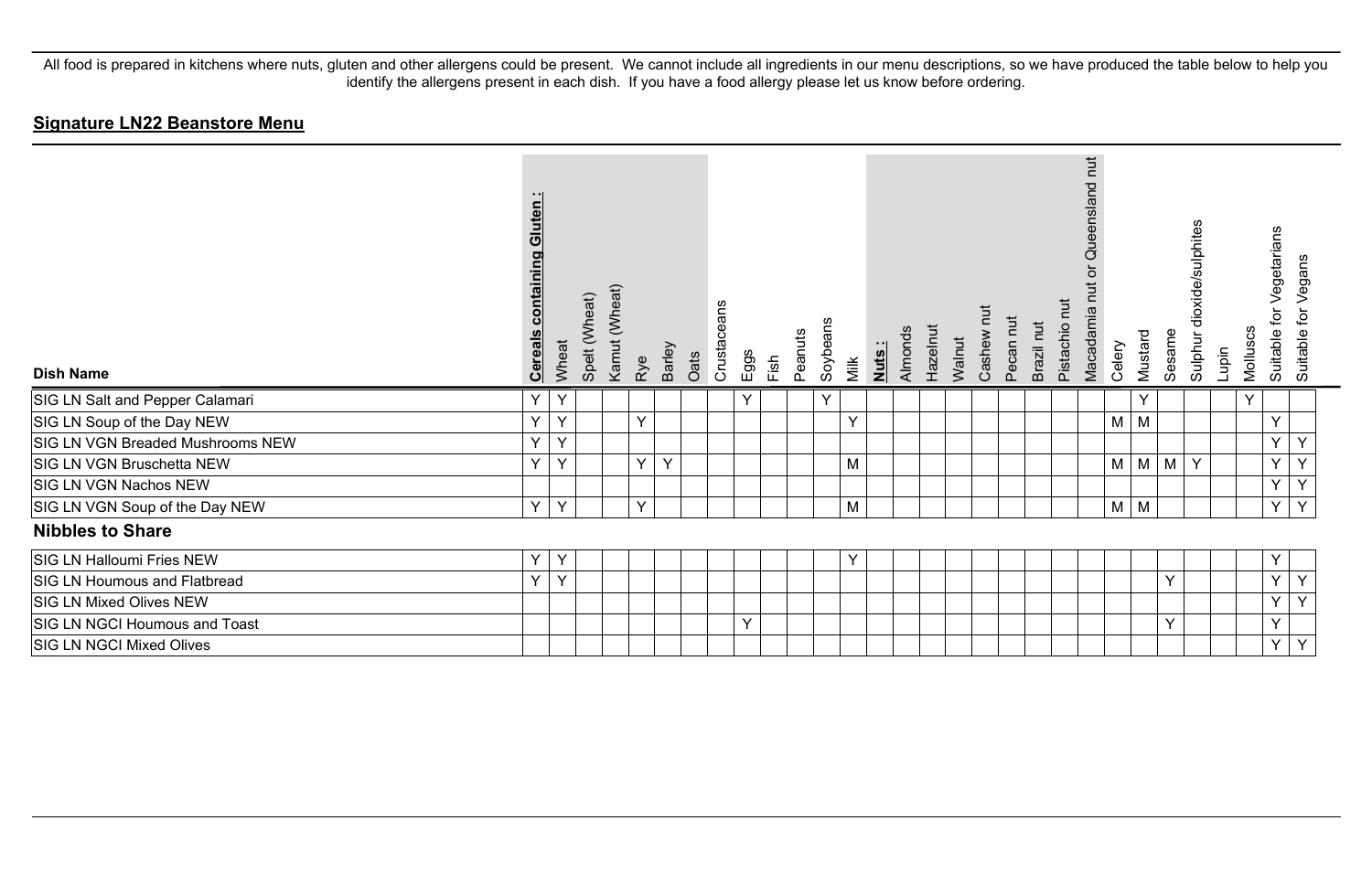| <b>Dish Name</b>                                  | <b>Cereals containing Gluten:</b> | Wheat | Spelt (Wheat) | Kamut (Wheat) | Rye | Barley | Oats | Crustaceans | Eggs | Fish | Peanuts | Soybeans | Milk | Nuts: | Almonds | Hazelnut | Walnut | Cashew nut | Pecan nut | Brazil nut | Pistachio nut | Queensland nut<br>ð<br>Macadamia nut | Celery     | Mustard | Sesame | Sulphur dioxide/sulphites | Lupin | Molluscs | Suitable for Vegetarians<br>Suitable for Vegans |
|---------------------------------------------------|-----------------------------------|-------|---------------|---------------|-----|--------|------|-------------|------|------|---------|----------|------|-------|---------|----------|--------|------------|-----------|------------|---------------|--------------------------------------|------------|---------|--------|---------------------------|-------|----------|-------------------------------------------------|
| <b>Mains</b>                                      |                                   |       |               |               |     |        |      |             |      |      |         |          |      |       |         |          |        |            |           |            |               |                                      |            |         |        |                           |       |          |                                                 |
| SIG LN Cheddar Leek Potato Pie NEW                | Y                                 | Y     |               |               |     |        |      |             | Y    |      |         |          | Υ    |       |         |          |        |            |           |            |               |                                      |            |         |        |                           |       |          | Y                                               |
| SIG LN Chicken Cider Mushroom Pie NEW             | Y                                 | Y     |               |               |     |        |      |             | Y    |      |         |          | Y    |       |         |          |        |            |           |            |               |                                      |            |         |        |                           |       |          |                                                 |
| SIG LN Curry Royale Chicken Tikka Masala          | Ÿ                                 | Y     |               |               |     |        |      |             |      |      |         |          | Y    | Y     |         |          |        | Y          |           |            |               |                                      |            |         |        |                           |       |          |                                                 |
| SIG LN Curry Thai Vegetable NEW                   | Y                                 | Y     |               |               |     |        |      |             |      |      |         | Y        | Y    |       |         |          |        |            |           |            |               |                                      |            |         |        |                           |       |          | Y                                               |
| SIG LN Duo Of Chicken and Beef NEW                |                                   |       |               |               |     |        |      |             |      |      |         |          | Y    |       |         |          |        |            |           |            |               |                                      | Y          | Y       |        | Y                         |       |          |                                                 |
| SIG LN Fish and Chips NEW                         | Y                                 | Y     |               |               |     | Y      |      |             | Y    | Y    |         |          |      |       |         |          |        |            |           |            |               |                                      |            |         |        | <b>v</b>                  |       |          |                                                 |
| SIG LN Goats Cheese Lasagne NEW                   | Y                                 | Y     |               |               | Y.  | Y      |      |             | Y    |      |         |          | Y    |       |         |          |        |            |           |            |               |                                      | Y          |         | M      |                           |       |          | Y                                               |
| SIG LN Goats Cheese Lasagne Salad NEW             | Ÿ                                 | Y     |               |               |     |        |      |             | Y    |      |         |          | Y    |       |         |          |        |            |           |            |               |                                      | Y          |         |        |                           |       |          | Ÿ                                               |
| SIG LN Hunter's Chicken NEW                       |                                   |       |               |               |     |        |      |             |      |      |         |          | Y    |       |         |          |        |            |           |            |               |                                      |            |         |        |                           |       |          |                                                 |
| SIG LN Kebab Chicken and Chorizo NEW              | Y                                 | Y     |               |               |     |        |      |             |      |      |         | Y        | Y    |       |         |          |        |            |           |            |               |                                      | $M \mid M$ |         |        |                           |       |          |                                                 |
| SIG LN Kebab Halloumi and Veg NEW                 | Ÿ                                 | Y     |               |               |     |        |      |             |      |      |         |          | Y    |       |         |          |        |            |           |            |               |                                      | $M \mid M$ |         |        |                           |       |          | Y                                               |
| SIG LN Minted Lamb Shank NEW                      |                                   |       |               |               |     |        |      |             |      |      |         |          | Y    |       |         |          |        |            |           |            |               |                                      |            |         |        | Y                         |       |          |                                                 |
| SIG LN NGCI Curry Royale Chicken Tikka Masala NEW |                                   |       |               |               |     |        |      |             |      |      |         |          | Y    | Y     |         |          |        | Υ          |           |            |               |                                      |            |         |        |                           |       |          |                                                 |
| SIG LN NGCI Curry Thai Vegetable NEW              |                                   |       |               |               |     |        |      |             |      |      |         | Y        |      |       |         |          |        |            |           |            |               |                                      |            |         |        |                           |       |          | Y                                               |
| SIG LN NGCI Duo of Chicken and Beef NEW           |                                   |       |               |               |     |        |      |             |      |      |         |          | Y    |       |         |          |        |            |           |            |               |                                      | Y          | Y       |        | Y                         |       |          |                                                 |
| SIG LN NGCI Hunter's Chicken NEW                  |                                   |       |               |               |     |        |      |             |      |      |         |          | Y    |       |         |          |        |            |           |            |               |                                      |            |         |        |                           |       |          |                                                 |
| SIG LN NGCI Kebab Chicken and Chorizo NEW         |                                   |       |               |               |     |        |      |             | Y    |      |         | Y        | Y    |       |         |          |        |            |           |            |               |                                      | M          | Y       |        |                           |       |          |                                                 |
| SIG LN NGCI Kebab Halloumi and Veg NEW            |                                   |       |               |               |     |        |      |             | Y    |      |         |          | Y    |       |         |          |        |            |           |            |               |                                      | M          | Y       |        |                           |       |          | Y                                               |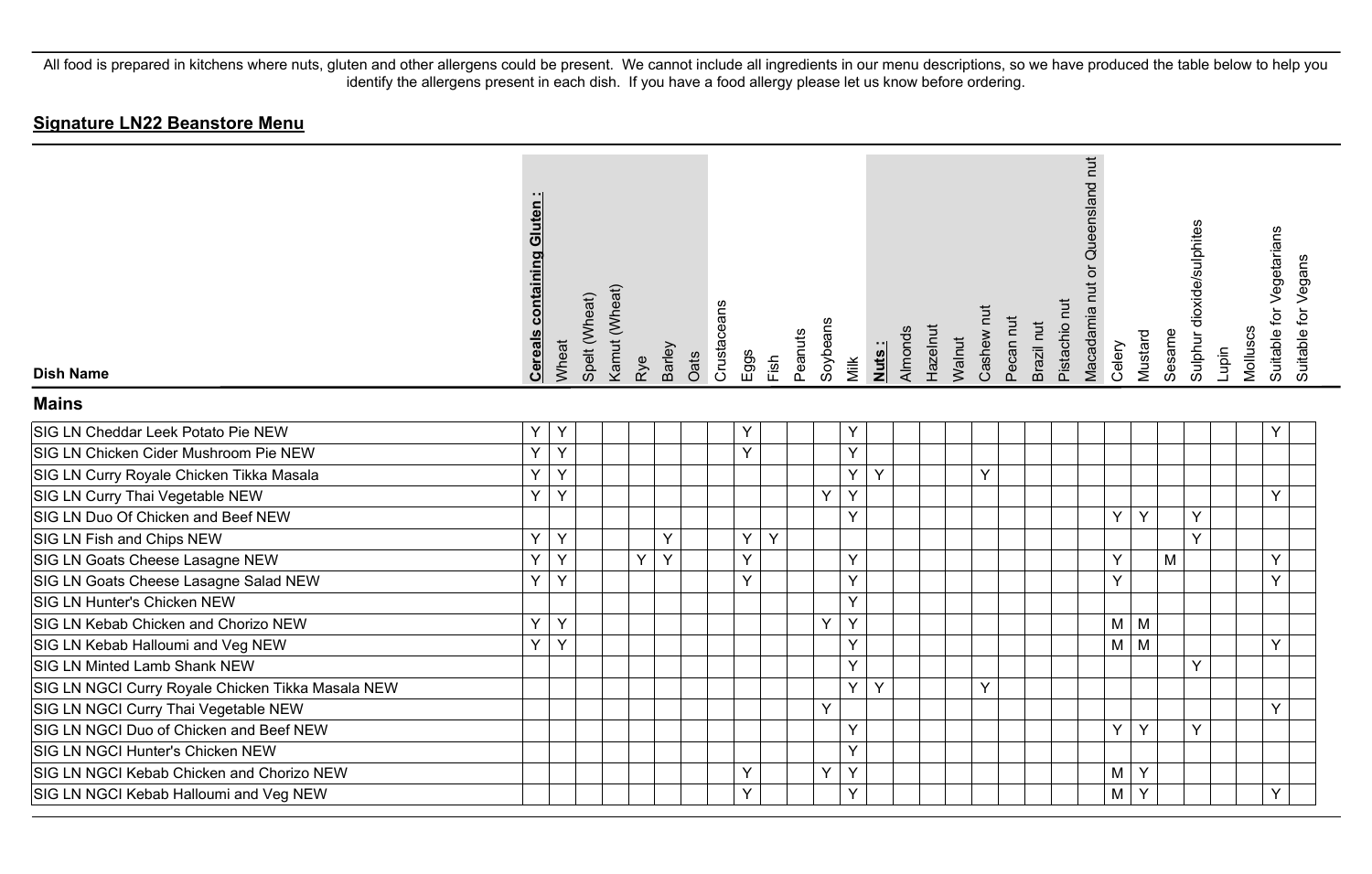| <b>Dish Name</b>                                      | Gluten<br>containing<br><b>Cereal</b> | Wheat | Spelt (Wheat) | Kamut (Wheat)<br>Rye | Barley | Oats | Crustaceans | Eggs | Fish | Peanuts | Soybeans | Milk | Nuts: | Almonds | Hazelnut | Walnut | Cashew nut | Pecan nut | Brazil nut | Pistachio nut | Queensland nut<br>ō<br>Macadamia nut | Celery   | Mustard | Sesame | dioxide/sulphites<br>Sulphur | Lupin | Molluscs | for Vegetarians<br>Suitable 1 | Suitable for Vegans |
|-------------------------------------------------------|---------------------------------------|-------|---------------|----------------------|--------|------|-------------|------|------|---------|----------|------|-------|---------|----------|--------|------------|-----------|------------|---------------|--------------------------------------|----------|---------|--------|------------------------------|-------|----------|-------------------------------|---------------------|
| SIG LN NGCI Minted Lamb Shank NEW                     |                                       |       |               |                      |        |      |             |      |      |         |          | Y    |       |         |          |        |            |           |            |               |                                      |          |         |        | Y                            |       |          |                               |                     |
| SIG LN NGCI Salmon Hollandaise NEW                    |                                       |       |               |                      |        |      |             | Y    | Y    |         |          | Y    |       |         |          |        |            |           |            |               |                                      |          |         |        | Y                            |       |          |                               |                     |
| SIG LN NGCI VGN CurryThai Vegetable NEW               |                                       |       |               |                      |        |      |             |      |      |         | Y        |      |       |         |          |        |            |           |            |               |                                      |          |         |        |                              |       |          | Y                             | Y                   |
| SIG LN NGCI VGN Kebab Vegetable NEW                   |                                       |       |               |                      |        |      |             |      |      |         |          |      |       |         |          |        |            |           |            |               |                                      | M        | M       |        |                              |       |          | Y.                            | Y                   |
| SIG LN ROT Bourbon Rotisserie Chicken NEW             | Y                                     | Y     |               |                      | Y      |      |             | Y    |      |         |          |      |       |         |          |        |            |           |            |               |                                      |          | $\vee$  |        |                              |       |          |                               |                     |
| SIG LN ROT NGCI Rotisserie Chicken Half - Classic NEW |                                       |       |               |                      |        |      |             |      |      |         |          | Y    |       |         |          |        |            |           |            |               |                                      |          |         |        |                              |       |          |                               |                     |
| SIG LN ROT Rotisserie Chicken NEW                     |                                       |       |               |                      |        |      |             |      |      |         |          | Y    |       |         |          |        |            |           |            |               |                                      |          |         |        |                              |       |          |                               |                     |
| SIG LN Salmon Hollandaise NEW                         |                                       |       |               |                      |        |      |             | Υ    | Y    |         |          | Y    |       |         |          |        |            |           |            |               |                                      |          |         |        | Y                            |       |          |                               |                     |
| SIG LN Smoky Beef and Pancetta Lasagne NEW            | Y                                     | Y     |               | Y                    | Y      |      |             | Υ    |      |         |          | Y    |       |         |          |        |            |           |            |               |                                      |          |         | M      |                              |       |          |                               |                     |
| SIG LN Steak and Ale Pie NEW                          | Y                                     | Y     |               |                      | Y      |      |             | Y    |      |         |          | Y    |       |         |          |        |            |           |            |               |                                      |          |         |        |                              |       |          |                               |                     |
| SIG LN VGN Curry Thai Vegetable NEW                   |                                       |       |               |                      |        |      |             |      |      |         | Y        |      |       |         |          |        |            |           |            |               |                                      |          |         |        |                              |       |          | Y                             | Y                   |
| SIG LN VGN Kebab Vegetable NEW                        | Y                                     | Y     |               |                      |        |      |             |      |      |         |          |      |       |         |          |        |            |           |            |               |                                      | $M \mid$ | M       |        |                              |       |          | Y                             | Y                   |
| SIG LN Whitby Scampi NEW                              | Y                                     | Y     |               |                      |        |      | Y           | Y    | M    |         |          |      |       |         |          |        |            |           |            |               |                                      |          |         |        | Y                            |       | M        |                               |                     |
| <b>Salads</b>                                         |                                       |       |               |                      |        |      |             |      |      |         |          |      |       |         |          |        |            |           |            |               |                                      |          |         |        |                              |       |          |                               |                     |
| SIG LN Feel Good Salad <250 NEW                       | Y                                     | Y     |               |                      |        |      |             |      |      |         | Y        |      |       |         |          |        |            |           |            |               |                                      |          |         |        | Y                            |       |          | Y                             | Y                   |
| SIG LN NGCI Salad Chicken Caesar NEW                  |                                       |       |               |                      |        |      |             | Υ    | Y    |         |          | Y    |       |         |          |        |            |           |            |               |                                      |          |         |        |                              |       |          |                               |                     |
| SIG LN Salad Chicken Caesar NEW                       |                                       |       |               |                      |        |      |             | Υ    | Y    |         |          | Y    |       |         |          |        |            |           |            |               |                                      |          |         |        |                              |       |          |                               |                     |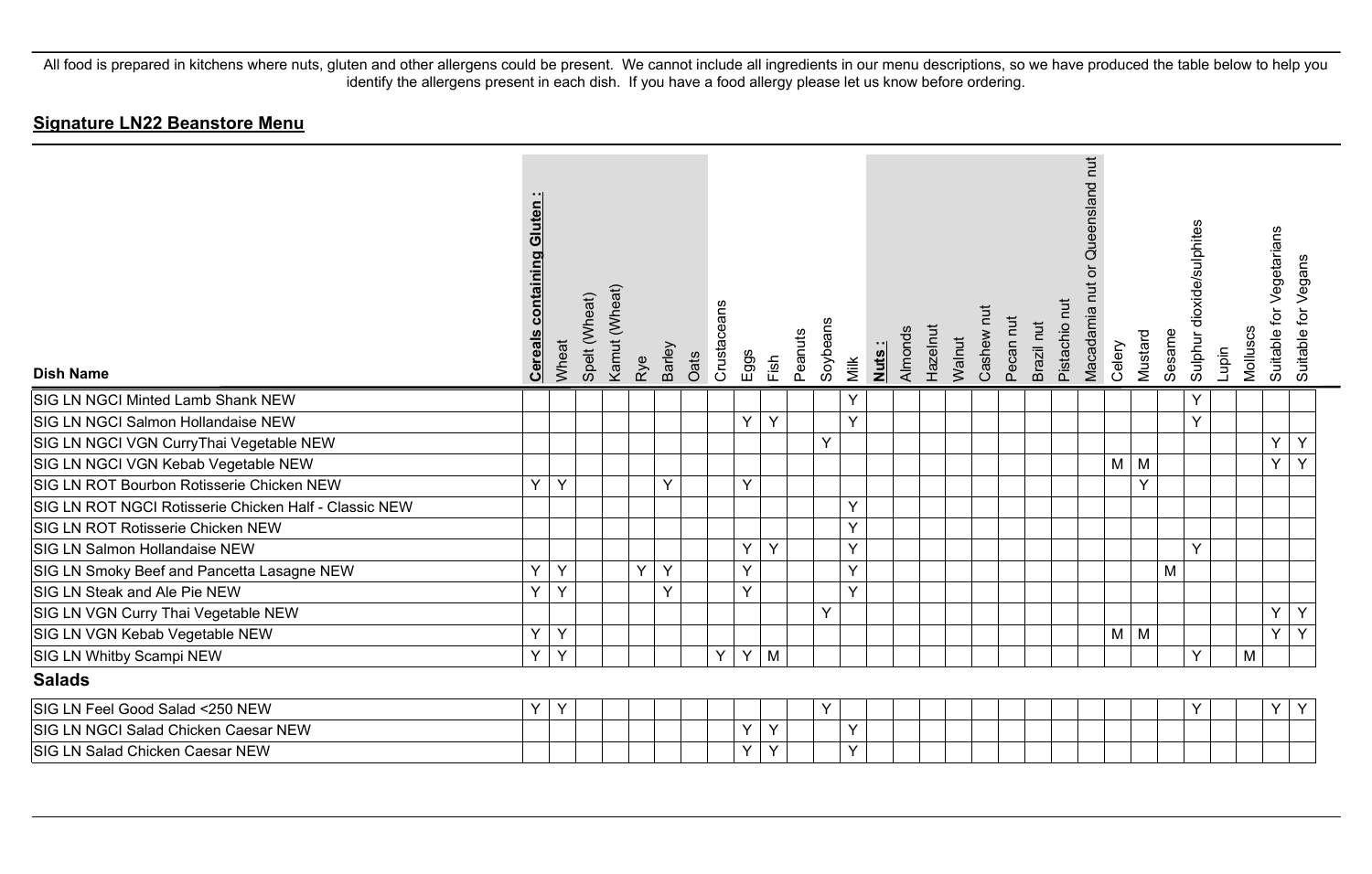| <b>Dish Name</b>                             | <b>Cereals containing Gluten:</b> | Wheat | Spelt (Wheat) | Kamut (Wheat) | Rye | Barley | Oats | Crustaceans | Eggs | Fish | Peanuts | Soybeans | Milk | Nuts: | Almonds | Hazelnut | Walnut | Cashew nut | Pecan nut | Brazil nut | Pistachio nut | Queensland nut<br>$\overline{a}$<br>Macadamia nut | Celery     | Mustard  | Sesame | Sulphur dioxide/sulphites | Lupin | Molluscs | for Vegetarians<br>Suitable | Suitable for Vegans |
|----------------------------------------------|-----------------------------------|-------|---------------|---------------|-----|--------|------|-------------|------|------|---------|----------|------|-------|---------|----------|--------|------------|-----------|------------|---------------|---------------------------------------------------|------------|----------|--------|---------------------------|-------|----------|-----------------------------|---------------------|
| <b>Salad Toppers - for allergen purposes</b> |                                   |       |               |               |     |        |      |             |      |      |         |          |      |       |         |          |        |            |           |            |               |                                                   |            |          |        |                           |       |          |                             |                     |
| SIG LN Extra 6oz Rump Steak NEW              |                                   |       |               |               |     |        |      |             |      |      |         |          |      |       |         |          |        |            |           |            |               |                                                   |            |          |        |                           |       |          |                             |                     |
| SIG LN Extra Chicken Breast NEW              |                                   |       |               |               |     |        |      |             |      |      |         |          |      |       |         |          |        |            |           |            |               |                                                   |            |          |        |                           |       |          |                             |                     |
| SIG LN Extra Grilled Halloumi 125g NEW       |                                   |       |               |               |     |        |      |             |      |      |         |          | Y    |       |         |          |        |            |           |            |               |                                                   |            |          |        |                           |       |          | Y                           |                     |
| Grills                                       |                                   |       |               |               |     |        |      |             |      |      |         |          |      |       |         |          |        |            |           |            |               |                                                   |            |          |        |                           |       |          |                             |                     |
| <b>SIG LN Mixed Grill NEW</b>                | Y                                 | Y     |               |               |     |        |      |             | Y    |      |         |          |      |       |         |          |        |            |           |            |               |                                                   | M          | M        |        | Y                         |       |          |                             |                     |
| SIG LN NGCI Steak Ribeye 10oz NEW            |                                   |       |               |               |     |        |      |             |      |      |         |          |      |       |         |          |        |            |           |            |               |                                                   | M          | M        |        | Y                         |       |          |                             |                     |
| SIG LN NGCI Steak Sirloin 8oz NEW            |                                   |       |               |               |     |        |      |             |      |      |         |          |      |       |         |          |        |            |           |            |               |                                                   | M          | M        |        | Y                         |       |          |                             |                     |
| SIG LN NGCI Steak Sirloin 8oz Salad NEW      |                                   |       |               |               |     |        |      |             |      |      |         |          |      |       |         |          |        |            |           |            |               |                                                   |            |          |        | Y                         |       |          |                             |                     |
| SIG LN NGCI Steak Sweetcure Gammon NEW       |                                   |       |               |               |     |        |      |             | Y    |      |         |          |      |       |         |          |        |            |           |            |               |                                                   |            |          |        | Y                         |       |          |                             |                     |
| SIG LN Steak Bourbon Sirloin NEW             | Y                                 | Y     |               |               |     | Y      |      |             |      |      |         |          | Y    |       |         |          |        |            |           |            |               |                                                   | $M \mid M$ |          |        | Y                         |       |          |                             |                     |
| SIG LN Steak Ribeye 10oz NEW                 |                                   |       |               |               |     |        |      |             |      |      |         |          |      |       |         |          |        |            |           |            |               |                                                   | M          | $\mid M$ |        | Y                         |       |          |                             |                     |
| SIG LN Steak Sirloin 8oz NEW                 |                                   |       |               |               |     |        |      |             |      |      |         |          |      |       |         |          |        |            |           |            |               |                                                   | M          | M        |        | Y                         |       |          |                             |                     |
| SIG LN Steak Sirloin 8oz Salad NEW           |                                   |       |               |               |     |        |      |             |      |      |         |          |      |       |         |          |        |            |           |            |               |                                                   | $M \mid M$ |          |        | Y                         |       |          |                             |                     |
| <b>SIG LN Steak Sweetcure Gammon NEW</b>     |                                   |       |               |               |     |        |      |             | Y    |      |         |          |      |       |         |          |        |            |           |            |               |                                                   |            |          |        | Y                         |       |          |                             |                     |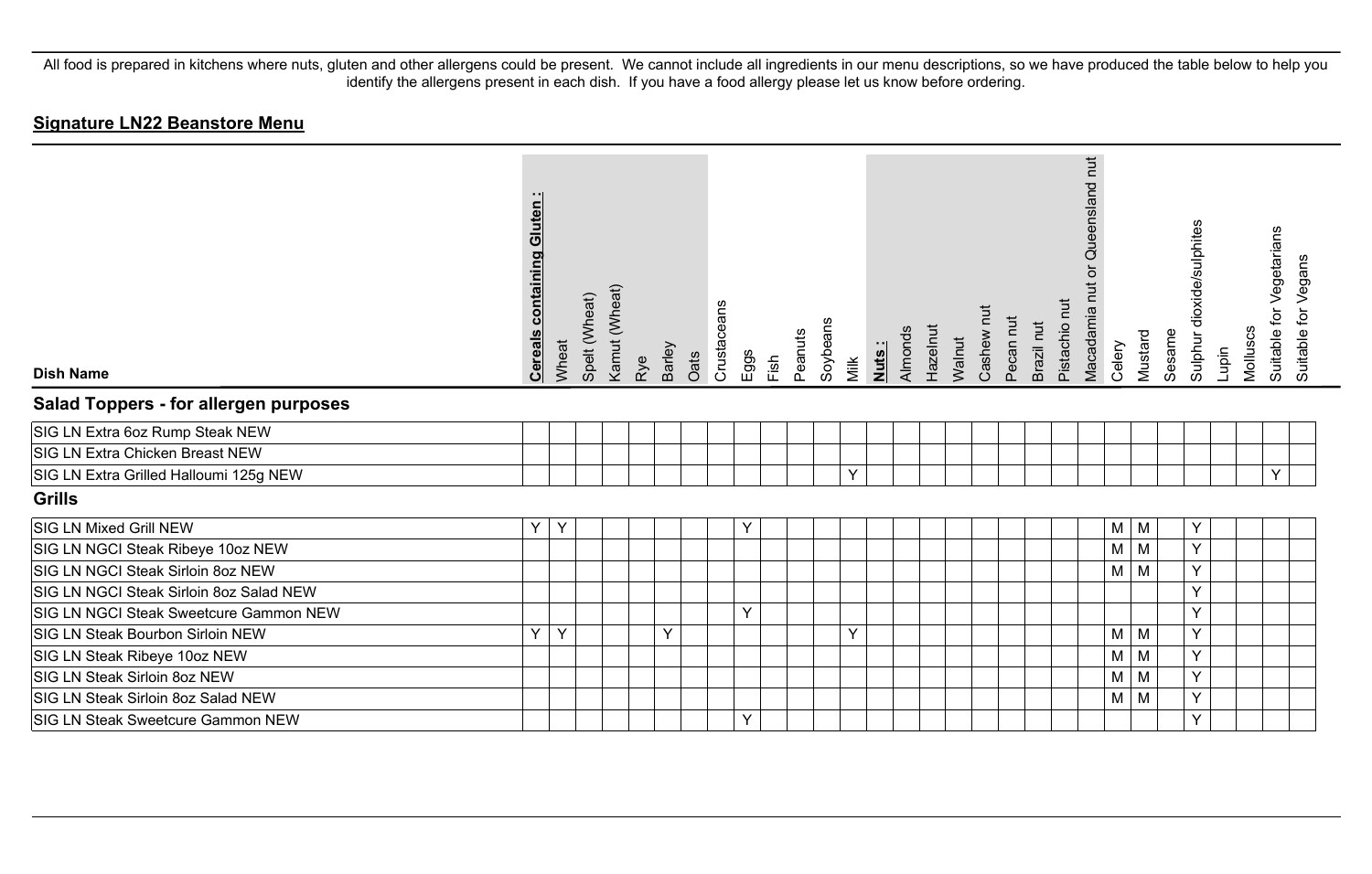| <b>Dish Name</b>                                 | <b>Cereals containing Gluten:</b> | Wheat | Spelt (Wheat) | Kamut (Wheat) | Rye | Barley | Oats | Crustaceans | Eggs | Fish | Peanuts | Soybeans | Milk | Nuts: | Almonds | Hazelnut | Walnut | Cashew nut | Pecan nut | Brazil nut | Pistachio nut | Queensland nut<br>$\overline{\sigma}$<br>Macadamia nut | Celery | Mustard | Sesame | Sulphur dioxide/sulphites | Lupin | Molluscs | for Vegetarians<br>Suitable 1 | Suitable for Vegans |
|--------------------------------------------------|-----------------------------------|-------|---------------|---------------|-----|--------|------|-------------|------|------|---------|----------|------|-------|---------|----------|--------|------------|-----------|------------|---------------|--------------------------------------------------------|--------|---------|--------|---------------------------|-------|----------|-------------------------------|---------------------|
| <b>Grill Toppers</b>                             |                                   |       |               |               |     |        |      |             |      |      |         |          |      |       |         |          |        |            |           |            |               |                                                        |        |         |        |                           |       |          |                               |                     |
| SIG LN Extra Bearnaise Sauce 75g NEW             |                                   |       |               |               |     |        |      |             | Y    |      |         |          | Υ    |       |         |          |        |            |           |            |               |                                                        |        |         |        |                           |       |          | Y                             |                     |
| SIG LN Extra Beef Dripping Merlot Gravy NEW      |                                   |       |               |               |     |        |      |             |      |      |         |          |      |       |         |          |        |            |           |            |               |                                                        |        |         |        | Y                         |       |          |                               |                     |
| SIG LN Extra Peppercorn Sauce 75g NEW            |                                   |       |               |               |     |        |      |             |      |      |         | Y        | Y    |       |         |          |        |            |           |            |               |                                                        |        |         |        |                           |       |          |                               |                     |
| <b>Light Bites - Till Only</b>                   |                                   |       |               |               |     |        |      |             |      |      |         |          |      |       |         |          |        |            |           |            |               |                                                        |        |         |        |                           |       |          |                               |                     |
| SIG LN Lite Bite Beer Battered Cod and Chips NEW | Y                                 | Y     |               |               |     | Υ      |      |             | Y    | Υ    |         |          |      |       |         |          |        |            |           |            |               |                                                        |        |         |        | Y                         |       |          |                               |                     |
| SIG LN Lite Bite Breaded Scampi NEW              | Y                                 | Y     |               |               |     |        |      | Y           | Y    | M    |         |          |      |       |         |          |        |            |           |            |               |                                                        |        |         |        | Y                         |       | M        |                               |                     |
| SIG LN Steak Lite Bite Sweetcure Gammon 5oz NEW  |                                   |       |               |               |     |        |      |             | Y    |      |         |          |      |       |         |          |        |            |           |            |               |                                                        |        |         |        |                           |       |          |                               |                     |
| <b>Burgers</b>                                   |                                   |       |               |               |     |        |      |             |      |      |         |          |      |       |         |          |        |            |           |            |               |                                                        |        |         |        |                           |       |          |                               |                     |
| SIG LN Burger Beef Bacon and Cheese NEW          | Y                                 | Y     |               |               |     |        |      |             | Υ    |      |         | Y        | Y    |       |         |          |        |            |           |            |               |                                                        |        | Υ       |        | Y                         |       |          |                               |                     |
| SIG LN Burger Beef Plain                         | Y                                 | Y     |               |               |     |        |      |             | Y    |      |         | Y        | Υ    |       |         |          |        |            |           |            |               |                                                        |        | Y       |        | Y                         |       |          |                               |                     |
| SIG LN Burger Beef Signature NEW                 | Y                                 | Y     |               |               |     |        |      |             | Y    |      |         | Y        | Y    |       |         |          |        |            |           |            |               |                                                        |        | Y       |        | Y                         |       |          |                               |                     |
| SIG LN Burger Chicken Bacon and Cheese NEW       | Y                                 | Y     |               |               |     |        |      |             | Y    |      |         | Y        | Y    |       |         |          |        |            |           |            |               |                                                        |        | Y       |        | Y                         |       |          |                               |                     |
| SIG LN Burger Chicken Buttermilk Fried NEW       | Ÿ                                 | Y     |               |               |     |        |      |             | Y    |      |         | Y        | Y    |       |         |          |        |            |           |            |               |                                                        | Y      | Y       |        | Y                         |       |          |                               |                     |
| SIG LN Burger Chicken Plain                      | Ý                                 | Y     |               |               |     |        |      |             | Y    |      |         | Y        | Y    |       |         |          |        |            |           |            |               |                                                        |        | Y       |        | Y                         |       |          |                               |                     |
| SIG LN Burger Veggie NEW                         | Ý                                 | Y     |               |               |     | Y      | Y    |             | Y    |      |         | Υ        | Y    |       |         |          |        |            |           |            |               |                                                        |        | Y       |        | Y                         |       |          | Y                             |                     |
| SIG LN VGN Burger Veggie NEW                     | Y                                 | Y     |               |               |     | Y      | Y    |             |      |      |         | Y        |      |       |         |          |        |            |           |            |               |                                                        |        |         |        | Y                         |       |          | Y.                            | Y                   |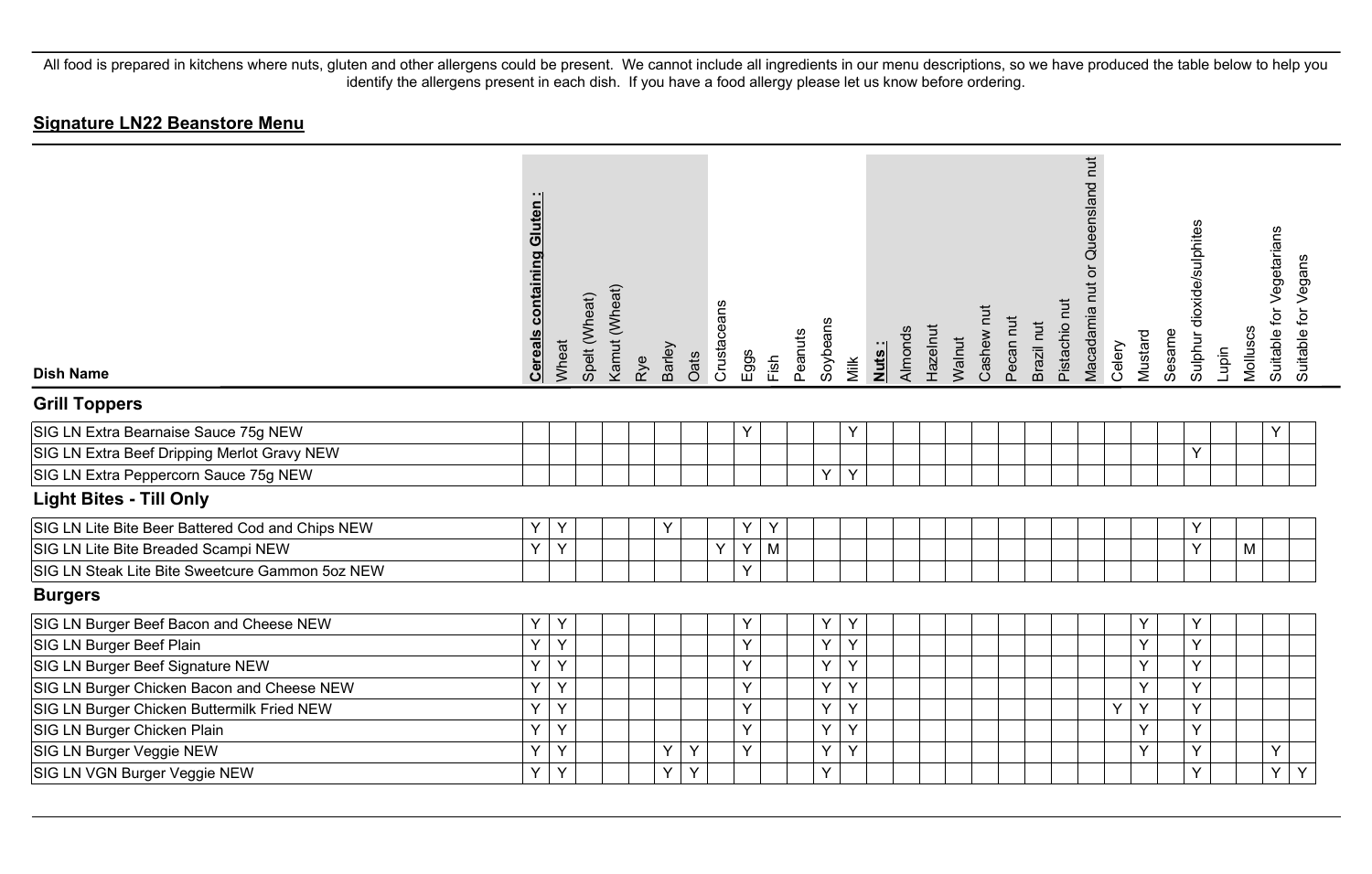| <b>Dish Name</b>                           | <b>Cereals containing Gluten:</b> | Wheat | Spelt (Wheat) | Kamut (Wheat) | Rye | Barley | Oats | Crustaceans | Eggs | Fish | Peanuts | Soybeans | Milk         | Nuts: | Almonds | Hazelnut | Walnut | Ξ<br>Cashew | Pecan nut | Brazil nut | Pistachio nut | Queensland nut<br>ŏ<br>Macadamia nut | Celery | Mustard | Sesame | Sulphur dioxide/sulphites | Lupin | Molluscs | Vegetarians<br>Suitable for \ | Suitable for Vegans |
|--------------------------------------------|-----------------------------------|-------|---------------|---------------|-----|--------|------|-------------|------|------|---------|----------|--------------|-------|---------|----------|--------|-------------|-----------|------------|---------------|--------------------------------------|--------|---------|--------|---------------------------|-------|----------|-------------------------------|---------------------|
| <b>Side Orders</b>                         |                                   |       |               |               |     |        |      |             |      |      |         |          |              |       |         |          |        |             |           |            |               |                                      |        |         |        |                           |       |          |                               |                     |
| SIG LN Extra Beer Battered Onion Rings NEW | Y                                 | Υ     |               |               |     |        |      |             |      |      |         |          |              |       |         |          |        |             |           |            |               |                                      |        |         |        |                           |       |          | Υ                             | Y                   |
| SIG LN Extra Bread and Oil NEW             | $\vee$                            | Y     |               |               | Y   |        |      |             |      |      |         |          |              |       |         |          |        |             |           |            |               |                                      |        |         |        | Y                         |       | Y        |                               | Y                   |
| SIG LN Extra Cheesy Garlic Ciabatta NEW    | $\vee$                            | Y     |               |               | Y.  | Y      |      |             |      |      |         |          | $\checkmark$ |       |         |          |        |             |           |            |               |                                      |        |         | M      |                           |       |          | Y                             |                     |
| SIG LN Extra Chilli Fries NEW              |                                   |       |               |               |     |        |      |             |      |      |         |          | v            |       |         |          |        |             |           |            |               |                                      |        |         |        |                           |       |          |                               |                     |
| SIG LN Extra Chunky Chips 234g NEW         |                                   |       |               |               |     |        |      |             |      |      |         |          |              |       |         |          |        |             |           |            |               |                                      |        |         |        |                           |       |          | Y                             | Y                   |
| SIG LN Extra Fries 200g NEW                |                                   |       |               |               |     |        |      |             |      |      |         |          |              |       |         |          |        |             |           |            |               |                                      |        |         |        |                           |       | Y        |                               | Y                   |
| SIG LN Extra Garlic Ciabatta NEW           | $\vee$                            | Y     |               |               | Y   | Y      |      |             |      |      |         |          | M            |       |         |          |        |             |           |            |               |                                      |        |         | M      |                           |       |          | Y                             | Y                   |
| SIG LN Extra House Salad NEW               |                                   |       |               |               |     |        |      |             |      |      |         |          |              |       |         |          |        |             |           |            |               |                                      |        |         |        |                           |       |          | Y                             | $\vee$              |
| SIG LN Extra NGCI Chilli Fries NEW         |                                   |       |               |               |     |        |      |             |      |      |         |          | $\checkmark$ |       |         |          |        |             |           |            |               |                                      |        |         |        |                           |       |          |                               |                     |
| SIG LN Extra Seasonal Greens NEW           |                                   |       |               |               |     |        |      |             |      |      |         |          |              |       |         |          |        |             |           |            |               |                                      |        |         |        |                           |       |          | Y                             | Y                   |
| SIG LN Extra Sweet Potato Fries 234g NEW   |                                   |       |               |               |     |        |      |             |      |      |         |          |              |       |         |          |        |             |           |            |               |                                      |        |         |        |                           |       | Y        |                               | Y                   |
| zzz SIG LN Extra Halloumi Fries            | $\vee$                            | Y     |               |               |     |        |      |             |      |      |         |          | Y            |       |         |          |        |             |           |            |               |                                      |        |         |        |                           |       |          | Y                             |                     |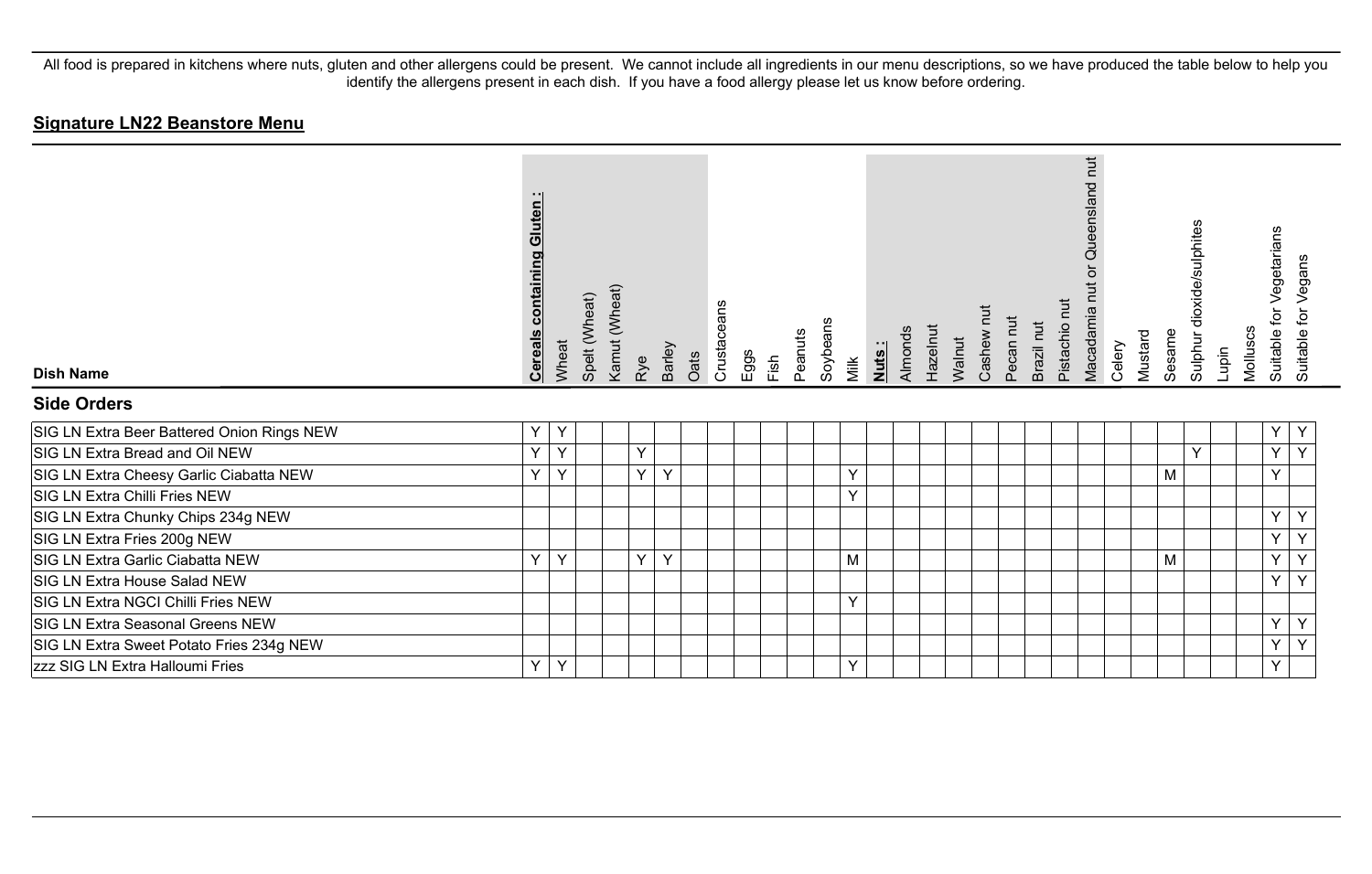| <b>Dish Name</b>                           | <b>Cereals containing Gluten</b> | Wheat | Spelt (Wheat) | Kamut (Wheat) | Rye | Barley | Oats | Crustaceans | Eggs | Fish | Peanuts | Soybeans | Milk | Nuts: | Almonds | Hazelnut | Walnut | Cashew nut | Pecan nut | Brazil nut | Pistachio nut | or Queensland nut<br>Macadamia nut | Celery | Mustard | Sesame | Sulphur dioxide/sulphites | Lupin | Molluscs | Suitable for Vegetarians<br>Suitable for Vegans |  |
|--------------------------------------------|----------------------------------|-------|---------------|---------------|-----|--------|------|-------------|------|------|---------|----------|------|-------|---------|----------|--------|------------|-----------|------------|---------------|------------------------------------|--------|---------|--------|---------------------------|-------|----------|-------------------------------------------------|--|
| <b>Extras - Till Only</b>                  |                                  |       |               |               |     |        |      |             |      |      |         |          |      |       |         |          |        |            |           |            |               |                                    |        |         |        |                           |       |          |                                                 |  |
| SIG LN Extra Baked Beans 56g NEW           |                                  |       |               |               |     |        |      |             |      |      |         |          |      |       |         |          |        |            |           |            |               |                                    |        |         |        |                           |       |          | Y<br>Υ                                          |  |
| SIG LN Extra Bourbon Sauce 75g NEW         | Y                                |       |               |               |     | Y      |      |             |      |      |         |          |      |       |         |          |        |            |           |            |               |                                    |        |         |        |                           |       |          | Ý                                               |  |
| SIG LN Extra Bread and Butter NEW          | Y.                               | Y     |               |               |     | Y      |      |             |      |      |         |          | Y    |       |         |          |        |            |           |            |               |                                    |        |         |        |                           |       |          | Y                                               |  |
| SIG LN Extra Cheddar Cheese 28g NEW        |                                  |       |               |               |     |        |      |             |      |      |         |          | Y    |       |         |          |        |            |           |            |               |                                    |        |         |        |                           |       |          | Y                                               |  |
| SIG LN Extra Cheese Slice NEW              |                                  |       |               |               |     |        |      |             |      |      |         |          | Y    |       |         |          |        |            |           |            |               |                                    |        |         |        |                           |       |          | Y                                               |  |
| SIG LN Extra Chicken Gravy NEW             |                                  |       |               |               |     |        |      |             |      |      |         |          |      |       |         |          |        |            |           |            |               |                                    | Y      |         |        |                           |       |          |                                                 |  |
| SIG LN Extra Chicken Wings x2 NEW          |                                  |       |               |               |     |        |      |             |      |      |         |          |      |       |         |          |        |            |           |            |               |                                    |        |         |        |                           |       |          |                                                 |  |
| SIG LN Extra Chocolate Flake NEW           |                                  |       |               |               |     |        |      |             |      |      |         |          | Y    |       |         |          |        |            |           |            |               |                                    |        |         |        |                           |       |          | Y                                               |  |
| SIG LN Extra Cream NEW                     |                                  |       |               |               |     |        |      |             |      |      |         |          | Y    |       |         |          |        |            |           |            |               |                                    |        |         |        |                           |       |          | Y                                               |  |
| SIG LN Extra Crispy Onions                 | $\mathsf{Y}$                     | Y     |               |               |     |        |      |             |      |      |         |          |      |       |         |          |        |            |           |            |               |                                    |        |         |        |                           |       |          | Y<br>Y                                          |  |
| SIG LN Extra Custard 100g NEW              |                                  |       |               |               |     |        |      |             |      |      |         |          | Y    |       |         |          |        |            |           |            |               |                                    |        |         |        |                           |       |          | Ÿ                                               |  |
| SIG LN Extra Double Beef Burger NEW        |                                  |       |               |               |     |        |      |             |      |      |         |          |      |       |         |          |        |            |           |            |               |                                    |        |         |        | Y                         |       |          |                                                 |  |
| SIG LN Extra Flatbread NEW                 | Y.                               | Y     |               |               |     |        |      |             |      |      |         |          |      |       |         |          |        |            |           |            |               |                                    |        |         |        |                           |       |          | Y<br>Y                                          |  |
| SIG LN Extra Fried Egg NEW                 |                                  |       |               |               |     |        |      |             | Y    |      |         |          |      |       |         |          |        |            |           |            |               |                                    |        |         |        |                           |       |          | Ÿ                                               |  |
| SIG LN Extra Grilled Mushroom x1 NEW       |                                  |       |               |               |     |        |      |             |      |      |         |          |      |       |         |          |        |            |           |            |               |                                    |        |         |        |                           |       |          | Y<br>Y                                          |  |
| SIG LN Extra Kebab Chicken and Chorizo NEW |                                  |       |               |               |     |        |      |             |      |      |         | Y        | Y    |       |         |          |        |            |           |            |               |                                    |        |         |        |                           |       |          |                                                 |  |
| SIG LN Extra Kebab Halloumi NEW            |                                  |       |               |               |     |        |      |             |      |      |         |          | Y    |       |         |          |        |            |           |            |               |                                    |        |         |        |                           |       |          | Y                                               |  |
| SIG LN Extra Mash 284g NEW                 |                                  |       |               |               |     |        |      |             |      |      |         |          | Y    |       |         |          |        |            |           |            |               |                                    |        |         |        |                           |       |          | Y                                               |  |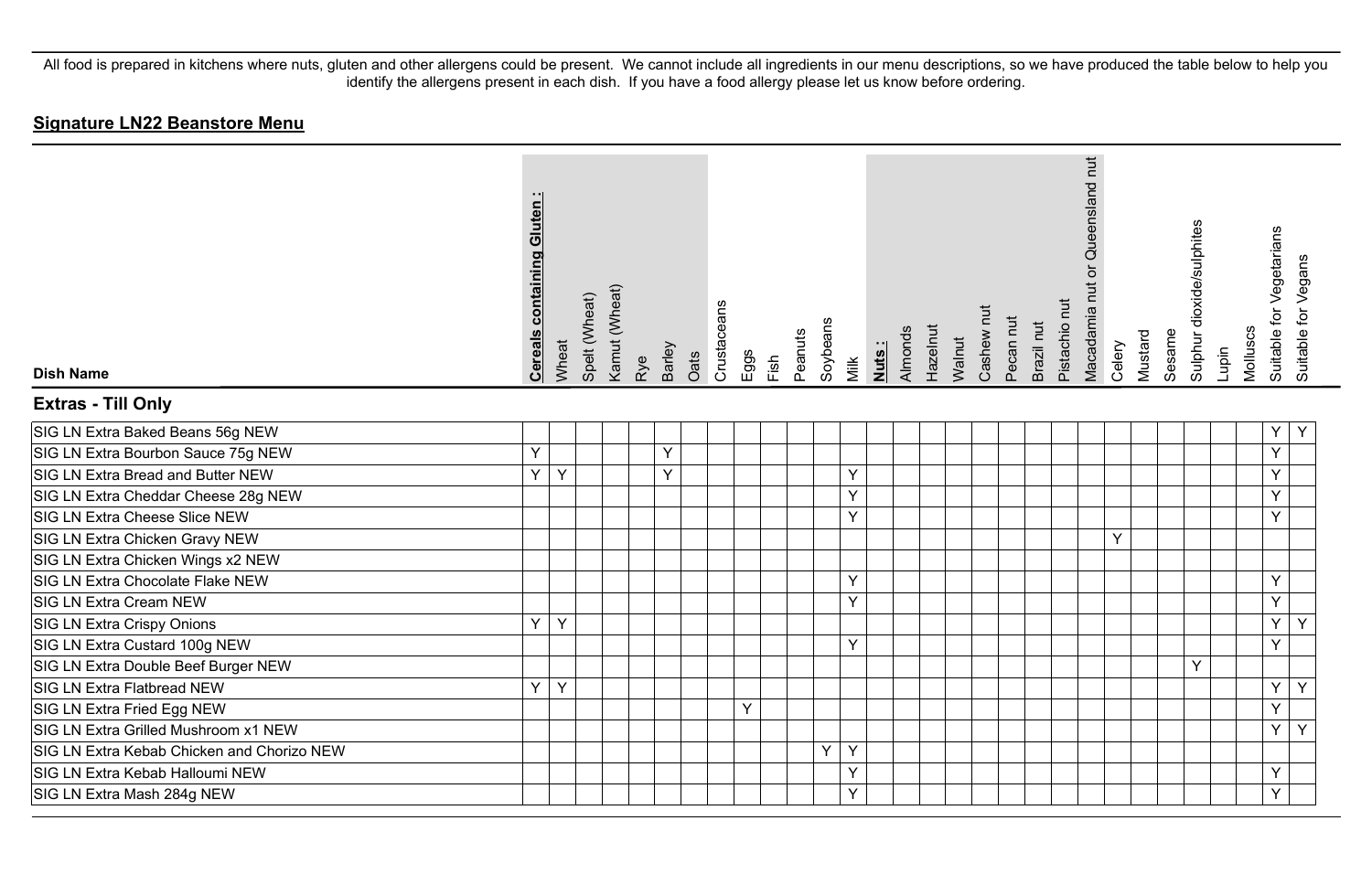| <b>Dish Name</b>                             | containing Gluten<br><b>Cereals</b> | Wheat | Spelt (Wheat) | Kamut (Wheat) | Rye | Barley | Oats | Crustaceans | Eggs | Fish | Peanuts | Soybeans | Nuts:<br>Milk | Almonds | Hazelnut | Walnut | Cashew nut | Pecan nut | Brazil nut | Pistachio nut | Queensland nut<br>ō<br><u>ti</u><br>Macadamia | Celery | Mustard      | Sesame | Sulphur dioxide/sulphites | Lupin | Molluscs | for Vegetarians<br>Suitable | Suitable for Vegans |
|----------------------------------------------|-------------------------------------|-------|---------------|---------------|-----|--------|------|-------------|------|------|---------|----------|---------------|---------|----------|--------|------------|-----------|------------|---------------|-----------------------------------------------|--------|--------------|--------|---------------------------|-------|----------|-----------------------------|---------------------|
| SIG LN Extra Peas 85g NEW                    |                                     |       |               |               |     |        |      |             |      |      |         |          |               |         |          |        |            |           |            |               |                                               |        |              |        |                           |       |          | Y                           | Y                   |
| SIG LN Extra Pigs In Blankets x8 NEW         |                                     |       |               |               |     |        |      |             |      |      |         | Y        |               |         |          |        |            |           |            |               |                                               |        |              |        | Y                         |       |          |                             |                     |
| SIG LN Extra Pineapple Ring NEW              |                                     |       |               |               |     |        |      |             |      |      |         |          |               |         |          |        |            |           |            |               |                                               |        |              |        |                           |       |          | Y                           | Y                   |
| SIG LN Extra Rice NEW                        |                                     |       |               |               |     |        |      |             |      |      |         |          |               |         |          |        |            |           |            |               |                                               |        |              |        |                           |       |          | Y                           | Y                   |
| SIG LN Extra Roast Beef 85g NEW              |                                     |       |               |               |     |        |      |             |      |      |         |          |               |         |          |        |            |           |            |               |                                               |        |              |        |                           |       |          |                             |                     |
| SIG LN Extra Roast Chicken NEW               |                                     |       |               |               |     |        |      |             |      |      |         |          |               |         |          |        |            |           |            |               |                                               |        |              |        |                           |       |          |                             |                     |
| SIG LN Extra Sauce Apple 28g NEW             |                                     |       |               |               |     |        |      |             |      |      |         |          |               |         |          |        |            |           |            |               |                                               |        |              |        |                           |       |          | Y                           | Y                   |
| SIG LN Extra Sauce BBQ Korean 50g NEW        |                                     |       |               |               |     |        |      |             |      |      |         | Y        |               |         |          |        |            |           |            |               |                                               |        | Y            |        |                           |       |          | Y                           | Y                   |
| SIG LN Extra Sauce BBQ Smoky 56g NEW         |                                     |       |               |               |     |        |      |             |      |      |         |          |               |         |          |        |            |           |            |               |                                               |        |              |        |                           |       |          | Y                           | Y                   |
| SIG LN Extra Sauce Burger 56g NEW            |                                     |       |               |               |     |        |      |             | Y    |      |         |          |               |         |          |        |            |           |            |               |                                               |        | Y            |        | Y                         |       |          | Y                           |                     |
| SIG LN Extra Sauce Chocolate 28g NEW         |                                     |       |               |               |     |        |      |             |      |      |         | Y        |               |         |          |        |            |           |            |               |                                               |        |              |        |                           |       |          | Y.                          | Y                   |
| SIG LN Extra Sauce Cranberry 28g NEW         |                                     |       |               |               |     |        |      |             |      |      |         |          |               |         |          |        |            |           |            |               |                                               |        |              |        |                           |       |          | Y                           | Y                   |
| SIG LN Extra Sauce Fruity Chilli 56g         |                                     |       |               |               |     |        |      |             |      |      |         |          |               |         |          |        |            |           |            |               |                                               |        |              |        |                           |       |          | Y                           | Y                   |
| SIG LN Extra Sauce Horseradish 28g           |                                     |       |               |               |     |        |      |             | Υ    |      |         |          | Y             |         |          |        |            |           |            |               |                                               |        | Y            |        |                           |       |          | Y                           |                     |
| SIG LN Extra Sauce Mayo 56g NEW              |                                     |       |               |               |     |        |      |             | Y    |      |         |          |               |         |          |        |            |           |            |               |                                               |        | $\checkmark$ |        |                           |       |          | Y                           |                     |
| SIG LN Extra Sauce Mint 28g NEW              |                                     |       |               |               |     |        |      |             |      |      |         |          |               |         |          |        |            |           |            |               |                                               |        |              |        |                           |       |          | Y                           | Y                   |
| SIG LN Extra Sauce Red Onion Chutney 56g NEW |                                     |       |               |               |     |        |      |             |      |      |         |          |               |         |          |        |            |           |            |               |                                               |        |              |        | Y                         |       |          | Y                           | Y                   |
| SIG LN Extra Sauce Tartare 35g NEW           |                                     |       |               |               |     |        |      |             | Y    |      |         |          |               |         |          |        |            |           |            |               |                                               |        |              |        | Y                         |       |          | Y                           |                     |
| SIG LN Extra Sausage NEW                     | Υ                                   | Y     |               |               |     |        |      |             |      |      |         |          |               |         |          |        |            |           |            |               |                                               |        |              |        | Y                         |       |          |                             |                     |
| SIG LN Extra Scampi x5 NEW                   | Y                                   | Y     |               |               |     |        |      | Y           |      | M    |         |          |               |         |          |        |            |           |            |               |                                               |        |              |        |                           |       | M        |                             |                     |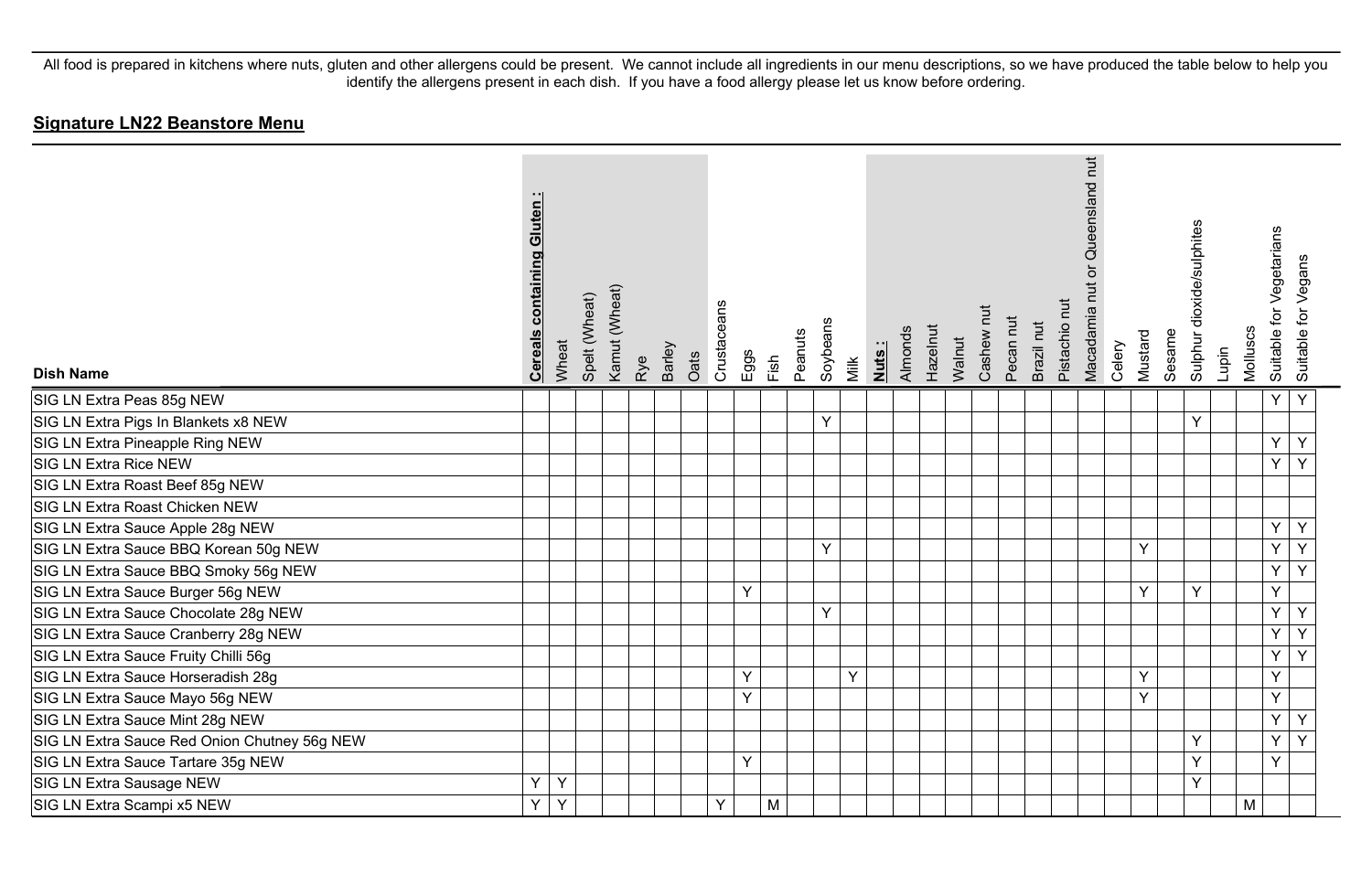| <b>Dish Name</b>                                      | <b>Cereals containing Gluten:</b> | Wheat | Spelt (Wheat) | Kamut (Wheat) | Barley<br>Rye | Oats | Crustaceans | Eggs | Fish | Peanuts | Soybeans | Milk | Nuts: | Almonds | Hazelnut | Walnut | Cashew nut | Pecan nut | Brazil nut | Pistachio nut | or Queensland nut<br>Macadamia nut | Celery | Mustard | Sesame | Sulphur dioxide/sulphites | Lupin | Molluscs | for Vegetarians<br>Suitable 1 | Suitable for Vegans |
|-------------------------------------------------------|-----------------------------------|-------|---------------|---------------|---------------|------|-------------|------|------|---------|----------|------|-------|---------|----------|--------|------------|-----------|------------|---------------|------------------------------------|--------|---------|--------|---------------------------|-------|----------|-------------------------------|---------------------|
| SIG LN Extra Scoop Cherry Sorbet NEW                  |                                   |       |               |               |               |      |             |      |      |         |          |      |       |         |          |        |            |           |            |               |                                    |        |         |        |                           |       |          | Υ                             | Y                   |
| SIG LN Extra Scoop Chocolate NEW                      |                                   |       |               |               |               |      |             |      |      |         | Υ        | Y    |       |         |          |        |            |           |            |               |                                    |        |         |        |                           |       |          | Y                             |                     |
| SIG LN Extra Scoop Gingerbread NEW                    | Y                                 | Y     |               |               |               | Υ    |             |      |      |         | Y        | Y    |       |         |          |        |            |           |            |               |                                    |        |         |        |                           |       |          | Y                             |                     |
| SIG LN Extra Scoop Irish Cream and Salted Caramel NEW |                                   |       |               |               |               |      |             |      |      |         |          | Y.   | Y     |         |          |        |            |           |            |               | Y                                  |        |         |        |                           |       |          | Y                             |                     |
| SIG LN Extra Scoop Strawberry NEW                     |                                   |       |               |               |               |      |             |      |      |         |          | Y    |       |         |          |        |            |           |            |               |                                    |        |         |        |                           |       |          | Y                             |                     |
| SIG LN Extra Scoop Vanilla NEW                        |                                   |       |               |               |               |      |             |      |      |         |          | Y    |       |         |          |        |            |           |            |               |                                    |        |         |        |                           |       |          | Y                             |                     |
| SIG LN Extra Scoop VGN Vanilla NEW                    |                                   |       |               |               |               |      |             |      |      |         |          |      |       |         |          |        |            |           |            |               |                                    |        |         |        |                           |       |          | Y                             | Y                   |
| SIG LN Extra Seasonal Greens NEW                      |                                   |       |               |               |               |      |             |      |      |         |          |      |       |         |          |        |            |           |            |               |                                    |        |         |        |                           |       |          | Y                             | Y                   |
| SIG LN Extra Slaw NEW                                 |                                   |       |               |               |               |      |             | Y    |      |         |          |      |       |         |          |        |            |           |            |               |                                    |        | Y       |        |                           |       |          | Y                             |                     |
| SIG LN Extra Streaky Bacon NEW                        |                                   |       |               |               |               |      |             |      |      |         |          |      |       |         |          |        |            |           |            |               |                                    |        |         |        |                           |       |          |                               |                     |
| SIG LN Extra Sunday Cabbage NEW                       |                                   |       |               |               |               |      |             |      |      |         |          |      |       |         |          |        |            |           |            |               |                                    |        |         |        |                           |       |          | Y                             | Y                   |
| SIG LN Extra Sunday Carrots and Parsnips NEW          |                                   |       |               |               |               |      |             |      |      |         |          |      |       |         |          |        |            |           |            |               |                                    |        |         |        |                           |       |          | Y                             | Y                   |
| SIG LN Extra Sunday Cauliflower Cheese NEW            |                                   |       |               |               |               |      |             |      |      |         | Y        | Y    |       |         |          |        |            |           |            |               |                                    |        |         |        |                           |       |          | Υ                             |                     |
| SIG LN Extra Sunday Gravy NEW                         |                                   |       |               |               |               |      |             |      |      |         |          |      |       |         |          |        |            |           |            |               |                                    | Y      |         |        | Y                         |       |          | Y                             | Y                   |
| SIG LN Extra Sunday Roast Beef 85g NEW                |                                   |       |               |               |               |      |             |      |      |         |          |      |       |         |          |        |            |           |            |               |                                    |        |         |        |                           |       |          |                               |                     |
| SIG LN Extra Sunday Roast Breast Of Chicken NEW       |                                   |       |               |               |               |      |             |      |      |         |          |      |       |         |          |        |            |           |            |               |                                    |        |         |        |                           |       |          |                               |                     |
| SIG LN Extra Sunday Roast Leg of Pork NEW             |                                   |       |               |               |               |      |             |      |      |         |          |      |       |         |          |        |            |           |            |               |                                    |        |         |        |                           |       |          |                               |                     |
| SIG LN Extra Sunday Roast Potatoes NEW                |                                   |       |               |               |               |      |             |      |      |         |          |      |       |         |          |        |            |           |            |               |                                    |        |         |        | $\mathsf{Y}$              |       |          | Y                             | Y                   |
| SIG LN Extra Sunday Seasonal Greens NEW               |                                   |       |               |               |               |      |             |      |      |         |          |      |       |         |          |        |            |           |            |               |                                    |        |         |        |                           |       |          | Y                             | Y                   |
| SIG LN Extra Sunday Stuffing NEW                      | Y                                 | Y     |               |               |               |      |             |      |      |         |          |      |       |         |          |        |            |           |            |               |                                    |        |         |        | Y                         |       |          |                               |                     |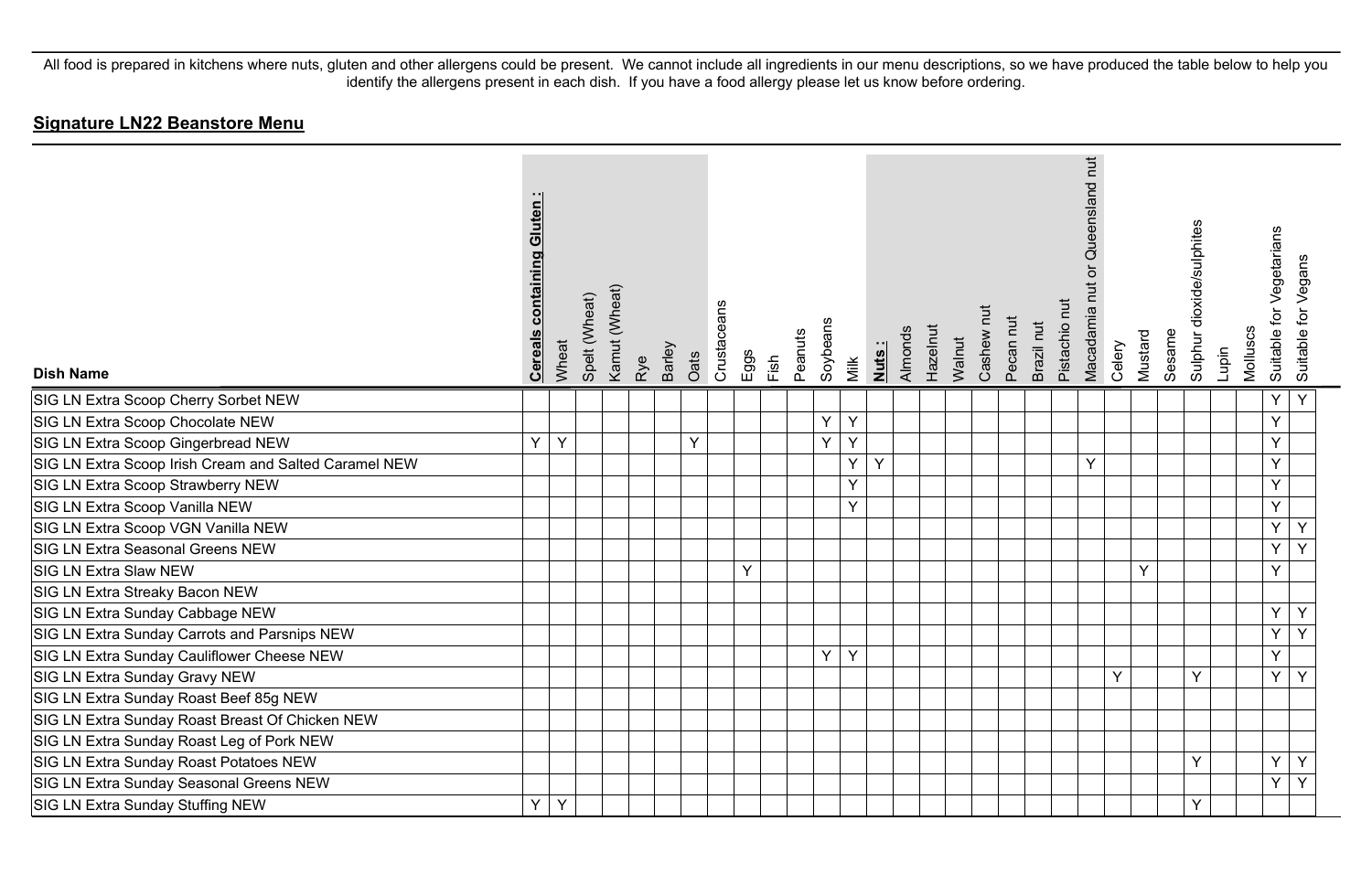| <b>Dish Name</b>                          | <b>Cereals containing Gluten:</b> | Wheat | Spelt (Wheat) | Kamut (Wheat) | Rye | Barley | Oats | Crustaceans | Eggs | Fish | Peanuts | Soybeans | Milk | Nuts: | Almonds | Hazelnut | Walnut | Cashew nut | Pecan nut | Brazil nut | Pistachio nut | nut<br>Queensland<br>ō<br>Macadamia nut | Celery | Mustard | Sesame | Sulphur dioxide/sulphites | Lupin | Molluscs | for Vegetarians<br>Suitable | Suitable for Vegans |
|-------------------------------------------|-----------------------------------|-------|---------------|---------------|-----|--------|------|-------------|------|------|---------|----------|------|-------|---------|----------|--------|------------|-----------|------------|---------------|-----------------------------------------|--------|---------|--------|---------------------------|-------|----------|-----------------------------|---------------------|
| SIG LN Extra Thai Sweet Chilli Slaw NEW   |                                   |       |               |               |     |        |      |             |      |      |         |          |      |       |         |          |        |            |           |            |               |                                         |        |         |        |                           |       |          | Y                           | Y                   |
| SIG LN Extra Veggie Sausage NEW           | Y                                 | Y     |               |               |     | Y      | Y    |             |      |      |         |          |      |       |         |          |        |            |           |            |               |                                         |        |         |        |                           |       |          | Υ                           | Y                   |
| SIG LN Extra Vine Tomatoes x5 NEW         |                                   |       |               |               |     |        |      |             |      |      |         |          |      |       |         |          |        |            |           |            |               |                                         |        |         |        | Y                         |       |          | Y                           | Y                   |
| SIG LN Extra Yorkshire Pudding NEW        | Y                                 | Y     |               |               |     |        |      |             | Y    |      |         |          | Y    |       |         |          |        |            |           |            |               |                                         |        |         |        |                           |       |          | Y                           |                     |
| SIG LN Kids Extra Baked Beans 56g NEW     |                                   |       |               |               |     |        |      |             |      |      |         |          |      |       |         |          |        |            |           |            |               |                                         |        |         |        |                           |       |          | Y                           | Y                   |
| SIG LN Kids Extra Cheeseburger NEW        |                                   |       |               |               |     |        |      |             |      |      |         |          | Y    |       |         |          |        |            |           |            |               |                                         |        |         |        | Y                         |       |          |                             |                     |
| SIG LN Kids Extra Chicken Dippers x3 NEW  | Y                                 | Y     |               |               |     |        |      |             | M    |      |         |          | M    |       |         |          |        |            |           |            |               |                                         |        |         |        |                           |       |          |                             |                     |
| SIG LN Kids Extra Chips 134g NEW          |                                   |       |               |               |     |        |      |             |      |      |         |          |      |       |         |          |        |            |           |            |               |                                         |        |         |        |                           |       |          | Y                           | Y                   |
| SIG LN Kids Extra Fish Fingers x2 NEW     | Y                                 | Y     |               |               |     |        |      |             |      | Y    |         |          |      |       |         |          |        |            |           |            |               |                                         |        |         |        |                           |       |          |                             |                     |
| SIG LN Kids Extra Peas 85g NEW            |                                   |       |               |               |     |        |      |             |      |      |         |          |      |       |         |          |        |            |           |            |               |                                         |        |         |        |                           |       |          | Y                           | Y                   |
| SIG LN Kids Extra Sausages x2 NEW         | Y                                 | Y     |               |               |     |        |      |             |      |      |         |          |      |       |         |          |        |            |           |            |               |                                         |        |         |        | Y                         |       |          |                             |                     |
| SIG LN Kids Extra Veggie Sausages x2 NEW  | Y                                 | Y     |               |               |     | Y      | Y    |             |      |      |         |          |      |       |         |          |        |            |           |            |               |                                         |        |         |        |                           |       |          | Y                           | Y                   |
| SIG LN NGCI Extra Bread and Butter NEW    |                                   |       |               |               |     |        |      |             | Y.   |      |         |          | Y    |       |         |          |        |            |           |            |               |                                         |        |         |        |                           |       |          | Y                           |                     |
| SIG LN ROT Extra Roast 1/2 Chicken        |                                   |       |               |               |     |        |      |             |      |      |         |          |      |       |         |          |        |            |           |            |               |                                         |        |         |        |                           |       |          |                             |                     |
| SIG LN ROT Extra Sunday Roast 1/4 Chicken |                                   |       |               |               |     |        |      |             |      |      |         |          |      |       |         |          |        |            |           |            |               |                                         |        |         |        |                           |       |          |                             |                     |
| zzz SIG LN Extra Avocado                  |                                   |       |               |               |     |        |      |             |      |      |         |          |      |       |         |          |        |            |           |            |               |                                         |        |         |        |                           |       |          | Y                           | Y                   |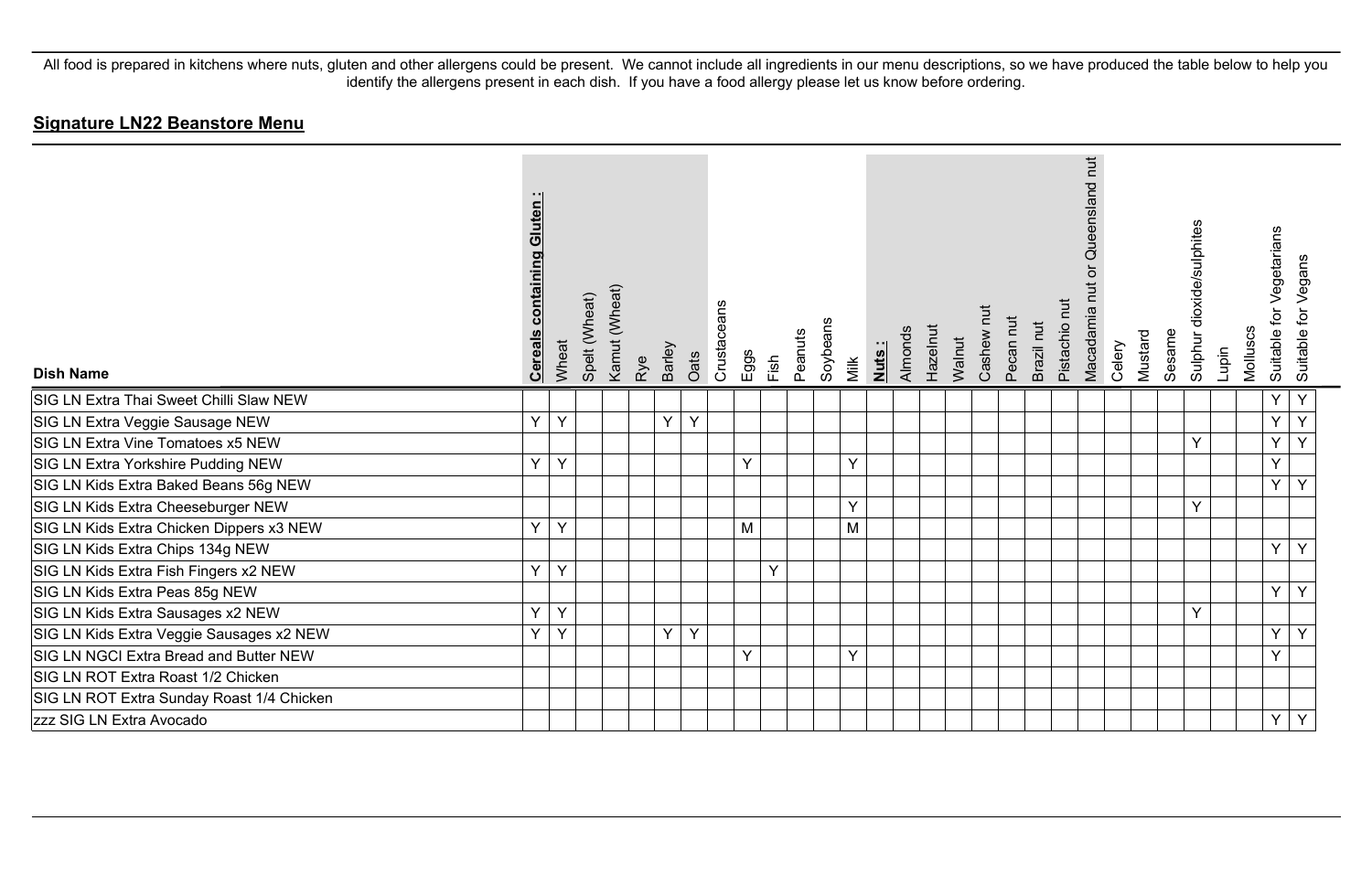| <b>Dish Name</b>                                 | <b>Cereals containing Gluten:</b> | Wheat | Spelt (Wheat) | Kamut (Wheat) | Rye | Barley | Oats | Crustaceans | Eggs | Fish | Peanuts | Soybeans | Milk | Nuts: | Almonds | Hazelnut | Walnut | Cashew nut | Pecan nut | Brazil nut | Pistachio nut | Queensland nut<br>ð<br>Macadamia nut | Celery     | Mustard    | Sesame | Sulphur dioxide/sulphites | Lupin | Molluscs | Suitable for Vegetarians<br>Suitable for Vegans |  |
|--------------------------------------------------|-----------------------------------|-------|---------------|---------------|-----|--------|------|-------------|------|------|---------|----------|------|-------|---------|----------|--------|------------|-----------|------------|---------------|--------------------------------------|------------|------------|--------|---------------------------|-------|----------|-------------------------------------------------|--|
| <b>Lunch Menu</b>                                |                                   |       |               |               |     |        |      |             |      |      |         |          |      |       |         |          |        |            |           |            |               |                                      |            |            |        |                           |       |          |                                                 |  |
| SIG LN Bramley Apple and Caramel Tart NEW        | Y                                 | Y     |               |               |     |        | Y    |             |      |      |         | Υ        | Y    |       |         |          |        |            |           |            |               |                                      |            |            |        | Y                         |       |          | Y                                               |  |
| SIG LN Breaded Garlic Mushrooms NEW              | Y                                 | Y     |               |               |     |        |      |             | Y    |      |         |          |      |       |         |          |        |            |           |            |               |                                      |            | Y          |        |                           |       |          | Y                                               |  |
| SIG LN Bruschetta Prosciutto NEW                 | Ÿ                                 | Y     |               |               | Y   | Y      |      |             |      |      |         |          | M    |       |         |          |        |            |           |            |               |                                      | M          | $M \mid M$ |        | Y                         |       |          |                                                 |  |
| SIG LN Lite Bite Beer Battered Cod and Chips NEW | Y                                 | Y     |               |               |     | Y      |      |             | Y    | Y    |         |          |      |       |         |          |        |            |           |            |               |                                      |            |            |        | Y                         |       |          |                                                 |  |
| SIG LN Lite Bite Feel Good Salad <150 NEW        | Y                                 | Y     |               |               |     |        |      |             |      |      |         | Y        |      |       |         |          |        |            |           |            |               |                                      |            |            |        | Y                         |       |          | Y.<br>Y                                         |  |
| SIG LN Lunch Cajun Chicken NEW                   |                                   |       |               |               |     |        |      |             |      |      |         |          |      |       |         |          |        |            |           |            |               |                                      |            |            |        |                           |       |          |                                                 |  |
| SIG LN Lunch Steak and Chips NEW                 |                                   |       |               |               |     |        |      |             |      |      |         |          |      |       |         |          |        |            |           |            |               |                                      | $M \mid M$ |            |        |                           |       |          |                                                 |  |
| SIG LN Lunch Wiltshire Ham and Eggs NEW          |                                   |       |               |               |     |        |      |             | Y    |      |         |          |      |       |         |          |        |            |           |            |               |                                      |            |            |        |                           |       |          |                                                 |  |
| SIG LN Melt in the Middle Pudding NEW            | Y                                 | Y     |               |               |     |        |      |             | Y    |      |         | Y        | Y    |       |         |          |        |            |           |            |               |                                      |            |            |        |                           |       |          | Y                                               |  |
| SIG LN NGCI Lunch Cajun Chicken NEW              |                                   |       |               |               |     |        |      |             |      |      |         |          |      |       |         |          |        |            |           |            |               |                                      |            |            |        |                           |       |          |                                                 |  |
| SIG LN NGCI Lunch Steak and Chips NEW            |                                   |       |               |               |     |        |      |             |      |      |         |          |      |       |         |          |        |            |           |            |               |                                      | $M \mid M$ |            |        |                           |       |          |                                                 |  |
| SIG LN NGCI Lunch Wiltshire Ham and Eggs NEW     |                                   |       |               |               |     |        |      |             | Y    |      |         |          |      |       |         |          |        |            |           |            |               |                                      |            |            |        |                           |       |          |                                                 |  |
| SIG LN NGCI Soup of the Day NEW                  |                                   |       |               |               |     |        |      |             | Y    |      |         |          | Y    |       |         |          |        |            |           |            |               |                                      | $M \mid M$ |            |        |                           |       |          | Y                                               |  |
| SIG LN NGCI Trio of Ice Cream NEW                |                                   |       |               |               |     |        |      |             |      |      |         | Y        | Y    |       |         |          |        |            |           |            |               |                                      |            |            |        |                           |       |          | Y                                               |  |
| SIG LN Soup of the Day NEW                       | Ÿ                                 | Y     |               |               | Y   |        |      |             |      |      |         |          | Y    |       |         |          |        |            |           |            |               |                                      | $M \mid M$ |            |        |                           |       |          | Y                                               |  |
| SIG LN Trio of Ice Cream NEW                     | Y                                 | Y     |               |               |     |        |      |             | Y    |      |         | Y        | Y    |       |         |          |        |            |           |            |               |                                      |            |            |        |                           |       |          | Y                                               |  |
| SIG LN VGN Bramley Apple and Caramel Tart NEW    | Y                                 | Y     |               |               |     |        | Y    |             |      |      |         | Y        |      |       |         |          |        |            |           |            |               |                                      |            |            |        | Y                         |       |          | Y<br>Y                                          |  |
| SIG LN VGN Breaded Mushrooms NEW                 | Y                                 | Υ     |               |               |     |        |      |             |      |      |         |          |      |       |         |          |        |            |           |            |               |                                      |            |            |        |                           |       |          | $\overline{Y}$<br>$\overline{Y}$                |  |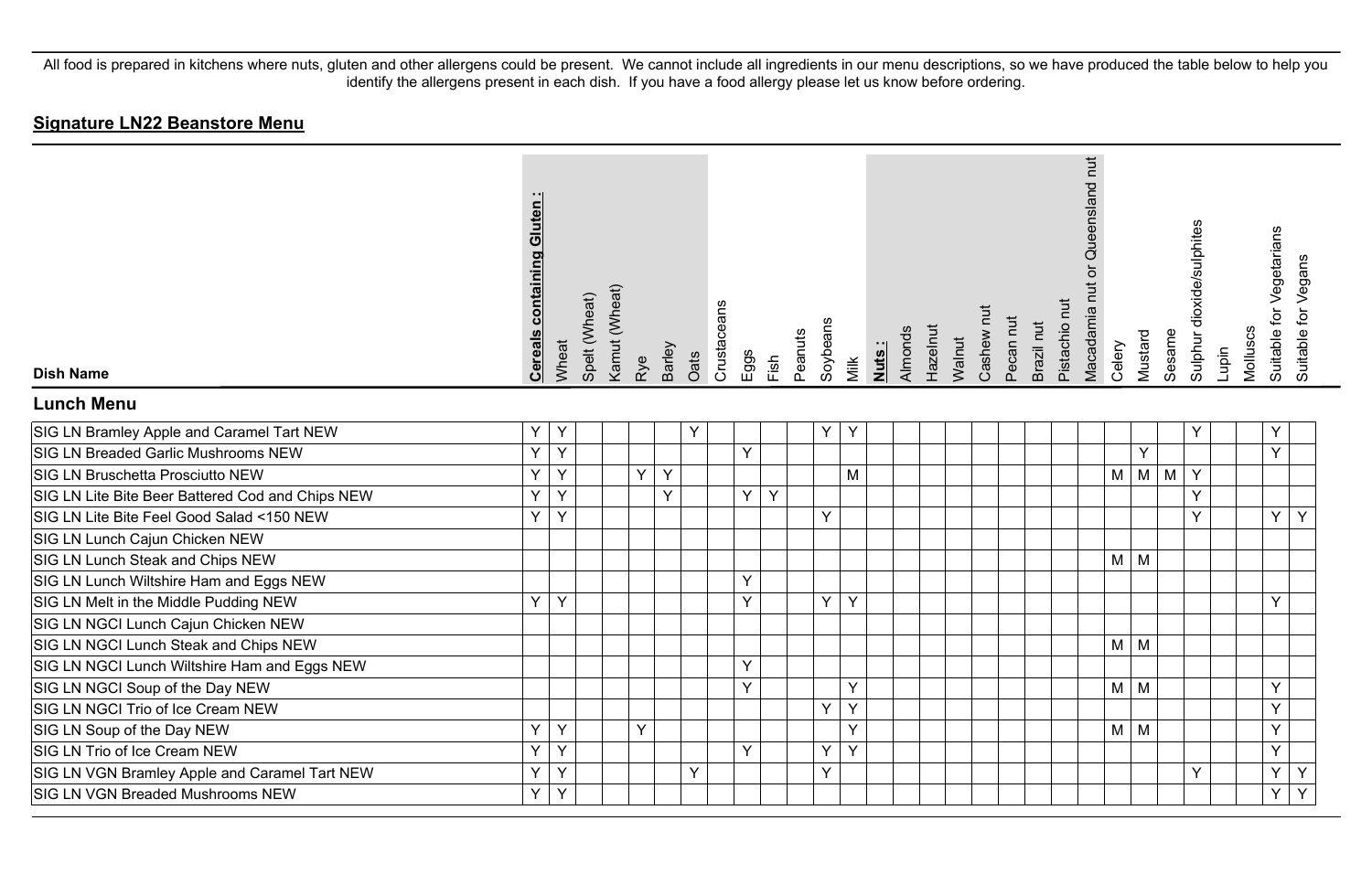| <b>Dish Name</b>                                  | uten<br>Σū<br><u>containi</u><br><u>Cereal</u> | Wheat | Spelt (Wheat) | Kamut (Wheat) | Rye | Barley | Oats | Crustaceans | Eggs | Fish | Peanuts | Soybeans | Milk | Nuts: | Hazelnut<br>Almonds | Walnut | Cashew nut | Pecan nut | Brazil nut | <b>TUT</b><br>Pistachio | hut<br>eensland<br>ā<br>Macadamia | Celery | Mustard | Sesame | dioxide/sulphites<br>Sulphur | Lupin | Molluscs | for Vegetarians<br>Suitable | Suitable for Vegans |
|---------------------------------------------------|------------------------------------------------|-------|---------------|---------------|-----|--------|------|-------------|------|------|---------|----------|------|-------|---------------------|--------|------------|-----------|------------|-------------------------|-----------------------------------|--------|---------|--------|------------------------------|-------|----------|-----------------------------|---------------------|
| SIG LN VGN Bruschetta NEW                         | Y                                              | Y     |               |               | Y   | Y      |      |             |      |      |         |          | M    |       |                     |        |            |           |            |                         |                                   | M      | M       | M      | Y                            |       |          | Y                           | Y                   |
| SIG LN VGN Lite Bite Feel Good Salad <150 NEW     | $\vee$                                         | Y     |               |               |     |        |      |             |      |      |         | Y        |      |       |                     |        |            |           |            |                         |                                   |        |         |        | Y                            |       |          | Y                           | Y                   |
| SIG LN VGN Soup of the Day NEW                    | Y                                              | Y     |               |               | Y   |        |      |             |      |      |         |          | M    |       |                     |        |            |           |            |                         |                                   | M      | M       |        |                              |       |          | Y                           | Y                   |
| <b>Sandwiches (lunch Menu)</b>                    |                                                |       |               |               |     |        |      |             |      |      |         |          |      |       |                     |        |            |           |            |                         |                                   |        |         |        |                              |       |          |                             |                     |
| SIG LN Dressed Side Salad (Batch 54g)             |                                                |       |               |               |     |        |      |             |      |      |         |          |      |       |                     |        |            |           |            |                         |                                   |        |         |        |                              |       |          | Υ                           | Y                   |
| SIG LN NGCI Sandwich Chicken Club NEW             |                                                |       |               |               |     |        |      |             | Y    |      |         |          | Y    |       |                     |        |            |           |            |                         |                                   |        | Y       |        |                              |       |          |                             |                     |
| SIG LN NGCI Sandwich Hunter's Melt Chicken NEW    |                                                |       |               |               |     |        |      |             | Y    |      |         |          | Y    |       |                     |        |            |           |            |                         |                                   |        |         |        |                              |       |          |                             |                     |
| SIG LN NGCI Sandwich Mature Cheddar & Chutney NEW |                                                |       |               |               |     |        |      |             | Y    |      |         |          | Y    |       |                     |        |            |           |            |                         |                                   |        |         |        | Y                            |       |          | $\checkmark$                |                     |
| SIG LN Sandwich Chicken Club NEW                  | $\vee$                                         | Y     |               |               |     | Y      |      |             | Y    |      |         |          | Y    |       |                     |        |            |           |            |                         |                                   |        | Y       |        |                              |       |          |                             |                     |
| SIG LN Sandwich Hunter's Chicken Melt NEW         | $\vee$                                         | Y     |               |               |     | Y      |      |             |      |      |         |          | Y    |       |                     |        |            |           |            |                         |                                   |        |         |        |                              |       |          |                             |                     |
| SIG LN Sandwich Mature Cheddar & Chutney NEW      | $\vee$                                         | Y     |               |               |     | Y      |      |             |      |      |         |          | Y    |       |                     |        |            |           |            |                         |                                   |        |         |        | Y                            |       |          | $\checkmark$                |                     |
| SIG LN Sandwich Posh Fish Finger Sarnie NEW       | $\vee$                                         | Y     |               |               |     | Y      |      |             | Y    | Y    |         |          | Y    |       |                     |        |            |           |            |                         |                                   |        |         |        | Y                            |       |          |                             |                     |
| SIG LN Seasoned Chips 134g (Batch)                |                                                |       |               |               |     |        |      |             |      |      |         |          |      |       |                     |        |            |           |            |                         |                                   |        |         |        |                              |       |          | Y                           | Y                   |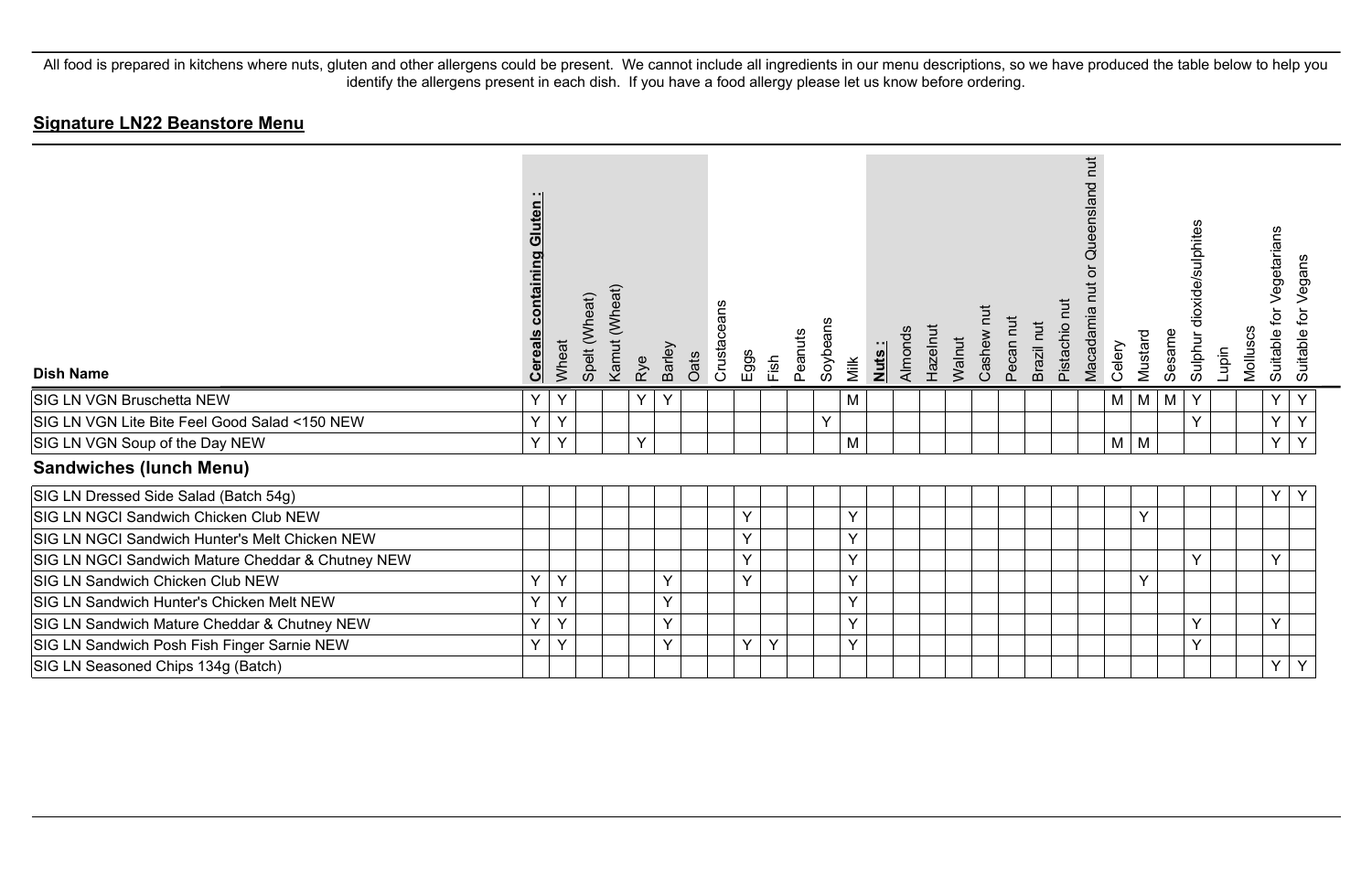| <b>Dish Name</b>                            | <b>Cereals containing Gluten:</b> | Wheat | Spelt (Wheat) | Kamut (Wheat) | Rye | Barley | Oats | Crustaceans | Eggs<br>Fish | Peanuts | Soybeans | Milk | <u>Nuts</u> | Almonds        | Hazelnut       | Walnut         | Cashew nut | Pecan nut | Brazil nut | Pistachio nut | Queensland nut<br>Macadamia nut | Celery | Mustard | Sesame | Sulphur dioxide/sulphites | Lupin | Molluscs | Suitable for Vegetarians<br>Suitable for Vegans |
|---------------------------------------------|-----------------------------------|-------|---------------|---------------|-----|--------|------|-------------|--------------|---------|----------|------|-------------|----------------|----------------|----------------|------------|-----------|------------|---------------|---------------------------------|--------|---------|--------|---------------------------|-------|----------|-------------------------------------------------|
| <b>Desserts</b>                             |                                   |       |               |               |     |        |      |             |              |         |          |      |             |                |                |                |            |           |            |               |                                 |        |         |        |                           |       |          |                                                 |
| SIG LN Apple and Pear Crumble NEW           |                                   |       |               |               |     |        |      |             | M            |         |          | Y    | M           |                |                |                |            |           |            |               |                                 |        |         |        |                           |       |          | Y                                               |
| SIG LN Banoffee Ice Cream Cake NEW          | Y                                 | Y     |               |               |     |        |      |             | Y            |         | Y        | Y    |             |                |                |                |            |           |            |               |                                 |        |         |        |                           |       |          | Y                                               |
| SIG LN Cheesecake Baked Vanilla NEW         |                                   |       |               |               |     |        |      |             | Y            |         |          | Y    | Y           |                |                |                |            |           |            |               |                                 |        |         |        |                           |       |          | Y                                               |
| SIG LN Chocolate Praline Torte NEW          |                                   |       |               |               |     |        |      |             |              |         | Y        |      | Y           | Y              | Y              | Y              | Y          |           |            |               |                                 |        |         |        |                           |       |          | Y<br>Y                                          |
| SIG LN Espresso Martini Tiramisu NEW        | Y                                 | Y     |               |               |     |        |      |             | Y            |         | Y        | Y    | M           |                |                |                |            |           |            |               |                                 |        |         |        |                           |       |          | Y                                               |
| SIG LN Melting Chocolate Dome               | Y                                 | Y     |               |               |     |        |      |             | Y            |         | Y        | Y    | Y           |                |                |                |            |           |            |               | Y                               |        |         |        |                           |       |          | Ÿ                                               |
| SIG LN NGCI Apple and Pear Crumble NEW      |                                   |       |               |               |     |        |      |             | M            |         |          | Y    | M           |                |                |                |            |           |            |               |                                 |        |         |        |                           |       |          | Y                                               |
| SIG LN NGCI Cheesecake Baked Vanilla NEW    |                                   |       |               |               |     |        |      |             | Y            |         |          | Y    | Y           |                |                |                |            |           |            |               |                                 |        |         |        |                           |       |          | Y                                               |
| SIG LN NGCI Chocolate Praline Torte NEW     |                                   |       |               |               |     |        |      |             |              |         | Y        |      | Y           | Y              | Y              | Y              | Y          |           |            |               |                                 |        |         |        |                           |       |          | Y<br>Υ                                          |
| SIG LN NGCI Sticky Toffee Pudding NEW       |                                   |       |               |               |     |        |      |             | Y            |         |          | Y    |             |                |                |                |            |           |            |               |                                 |        |         |        | Y                         |       |          | Y                                               |
| SIG LN NGCI VGN Chocolate Praline Torte NEW |                                   |       |               |               |     |        |      |             |              |         | Y        |      | Y.          | Y              | Y              | Y              | Y          |           |            |               |                                 |        |         |        |                           |       |          | Y<br>Y                                          |
| SIG LN Sticky Toffee Pudding NEW            | Y                                 | Y     |               |               |     |        | Y    |             | Y            |         | Y        | Y    |             |                |                |                |            |           |            |               |                                 |        |         |        | Y                         |       |          | Y                                               |
| SIG LN Sundae Chocolate Brownie NEW         | Y                                 | Y     |               |               |     |        |      |             | Y            |         | Y        | Y    |             |                |                |                |            |           |            |               |                                 |        |         |        |                           |       |          | Y                                               |
| SIG LN Sundae Lotus Biscoff and Gingerbread | Y                                 | Y     |               |               |     |        | Y    |             |              |         | Y        | Y    |             |                |                |                |            |           |            |               |                                 |        |         |        |                           |       |          | Y                                               |
| SIG LN VGN Chocolate Praline Torte NEW      |                                   |       |               |               |     |        |      |             |              |         | Y        |      | Y           | $\overline{Y}$ | $\overline{Y}$ | $\overline{Y}$ | Y          |           |            |               |                                 |        |         |        |                           |       |          | Y<br>Y                                          |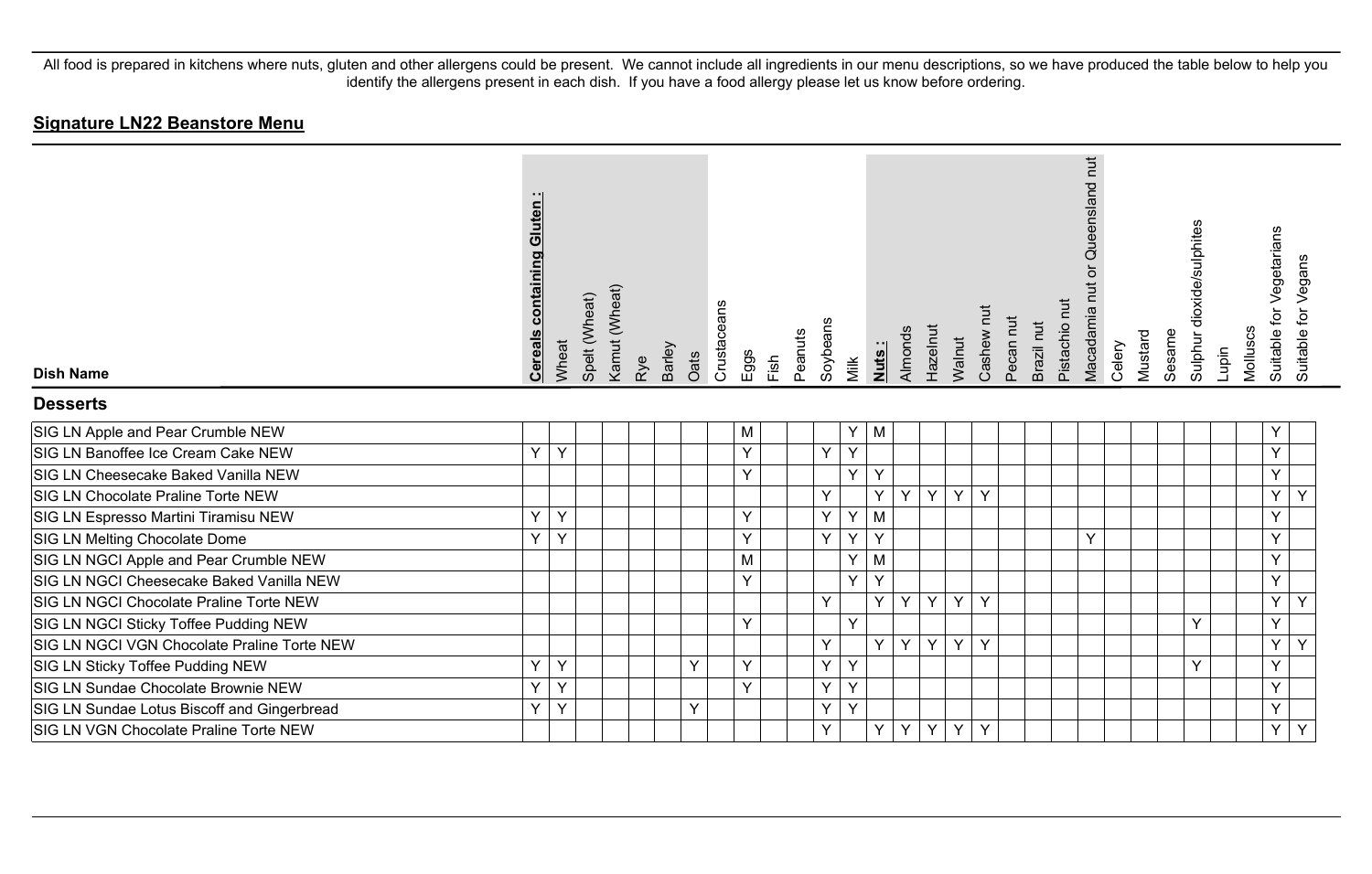| <b>Dish Name</b>                                | <b>Cereals containing Gluten:</b> | Wheat | Spelt (Wheat) | Kamut (Wheat) | Rye | Barley | Oats | Crustaceans | Eggs | Fish | Peanuts | Soybeans | Milk | Nuts: | Almonds | Hazelnut | Walnut | Cashew nut | Pecan nut | Brazil nut | Pistachio nut | Macadamia nut or Queensland nut | Celery | Mustard | Sesame | Sulphur dioxide/sulphites | Lupin | Molluscs | Suitable for Vegetarians | Suitable for Vegans |
|-------------------------------------------------|-----------------------------------|-------|---------------|---------------|-----|--------|------|-------------|------|------|---------|----------|------|-------|---------|----------|--------|------------|-----------|------------|---------------|---------------------------------|--------|---------|--------|---------------------------|-------|----------|--------------------------|---------------------|
| <b>Sunday Roasts</b>                            |                                   |       |               |               |     |        |      |             |      |      |         |          |      |       |         |          |        |            |           |            |               |                                 |        |         |        |                           |       |          |                          |                     |
| SIG LN Kids Sunday Roast Beef                   | Υ                                 | Y     |               |               |     |        |      |             | Υ    |      |         |          | Y    |       |         |          |        |            |           |            |               |                                 |        |         |        | Υ                         |       |          |                          |                     |
| SIG LN Kids Sunday Roast Lamb                   | $\overline{Y}$                    | Ÿ     |               |               |     |        |      |             | Y    |      |         |          | Y    |       |         |          |        |            |           |            |               |                                 |        |         |        | Y                         |       |          |                          |                     |
| SIG LN Kids Sunday Roast Leg of Pork            | Ý                                 | Y     |               |               |     |        |      |             | Y    |      |         |          | Y    |       |         |          |        |            |           |            |               |                                 |        |         |        | Y                         |       |          |                          |                     |
| SIG LN Kids Sunday Veggie Sausages              | Υ                                 | Y     |               |               |     | Υ      | Y    |             | Y    |      |         |          | Y    |       |         |          |        |            |           |            |               |                                 |        |         |        | Y                         |       |          | Y                        |                     |
| SIG LN NGCI Kids Sunday Roast Beef              |                                   |       |               |               |     |        |      |             |      |      |         |          |      |       |         |          |        |            |           |            |               |                                 |        |         |        | Y                         |       |          |                          |                     |
| SIG LN NGCI Kids Sunday Roast Breast Of Chicken |                                   |       |               |               |     |        |      |             |      |      |         |          |      |       |         |          |        |            |           |            |               |                                 |        |         |        | Υ                         |       |          |                          |                     |
| SIG LN NGCI Kids Sunday Roast Lamb              |                                   |       |               |               |     |        |      |             |      |      |         |          |      |       |         |          |        |            |           |            |               |                                 |        |         |        | Υ                         |       |          |                          |                     |
| SIG LN NGCI Kids Sunday Roast Leg of Pork       |                                   |       |               |               |     |        |      |             |      |      |         |          |      |       |         |          |        |            |           |            |               |                                 |        |         |        | Y                         |       |          |                          |                     |
| SIG LN NGCI Sunday Roast Beef NEW               |                                   |       |               |               |     |        |      |             |      |      |         |          |      |       |         |          |        |            |           |            |               |                                 | Y      |         |        | Y                         |       |          |                          |                     |
| SIG LN NGCI Sunday Roast Breast Of Chicken NEW  |                                   |       |               |               |     |        |      |             |      |      |         |          |      |       |         |          |        |            |           |            |               |                                 | Y      |         |        | Y                         |       |          |                          |                     |
| SIG LN NGCI Sunday Roast Lamb NEW               |                                   |       |               |               |     |        |      |             |      |      |         |          |      |       |         |          |        |            |           |            |               |                                 | Y      |         |        | Y                         |       |          |                          |                     |
| SIG LN NGCI Sunday Roast Lamb Shank NEW         |                                   |       |               |               |     |        |      |             |      |      |         |          |      |       |         |          |        |            |           |            |               |                                 | Y      |         |        | Y                         |       |          |                          |                     |
| SIG LN NGCI Sunday Roast Leg of Pork NEW        |                                   |       |               |               |     |        |      |             |      |      |         |          |      |       |         |          |        |            |           |            |               |                                 | Y      |         |        | Y                         |       |          |                          |                     |
| SIG LN ROT NGCI Sunday Roast Half Chicken       |                                   |       |               |               |     |        |      |             |      |      |         |          |      |       |         |          |        |            |           |            |               |                                 | Y      |         |        | Y                         |       |          |                          |                     |
| SIG LN ROT Sunday Roast Half Chicken            | Y                                 | Y     |               |               |     |        |      |             | Y    |      |         |          | Y    |       |         |          |        |            |           |            |               |                                 | Y      |         |        | Y                         |       |          |                          |                     |
| SIG LN Signature Mixed Roast                    | Y                                 | Y     |               |               |     | Y      |      |             | Y    |      |         | Y        | Y    |       |         |          |        |            |           |            |               |                                 | Y      |         |        | Y                         |       |          |                          |                     |
| SIG LN Sunday Large Mixed Roast                 | Y                                 | Y     |               |               |     | Y      |      |             | Y    |      |         | Y        | Y    |       |         |          |        |            |           |            |               |                                 | Y      |         |        | Y                         |       |          |                          |                     |
| SIG LN Sunday Roast Beef NEW                    | Y                                 | Y     |               |               |     |        |      |             | Y    |      |         |          | Y    |       |         |          |        |            |           |            |               |                                 | Y      |         |        | Y                         |       |          |                          |                     |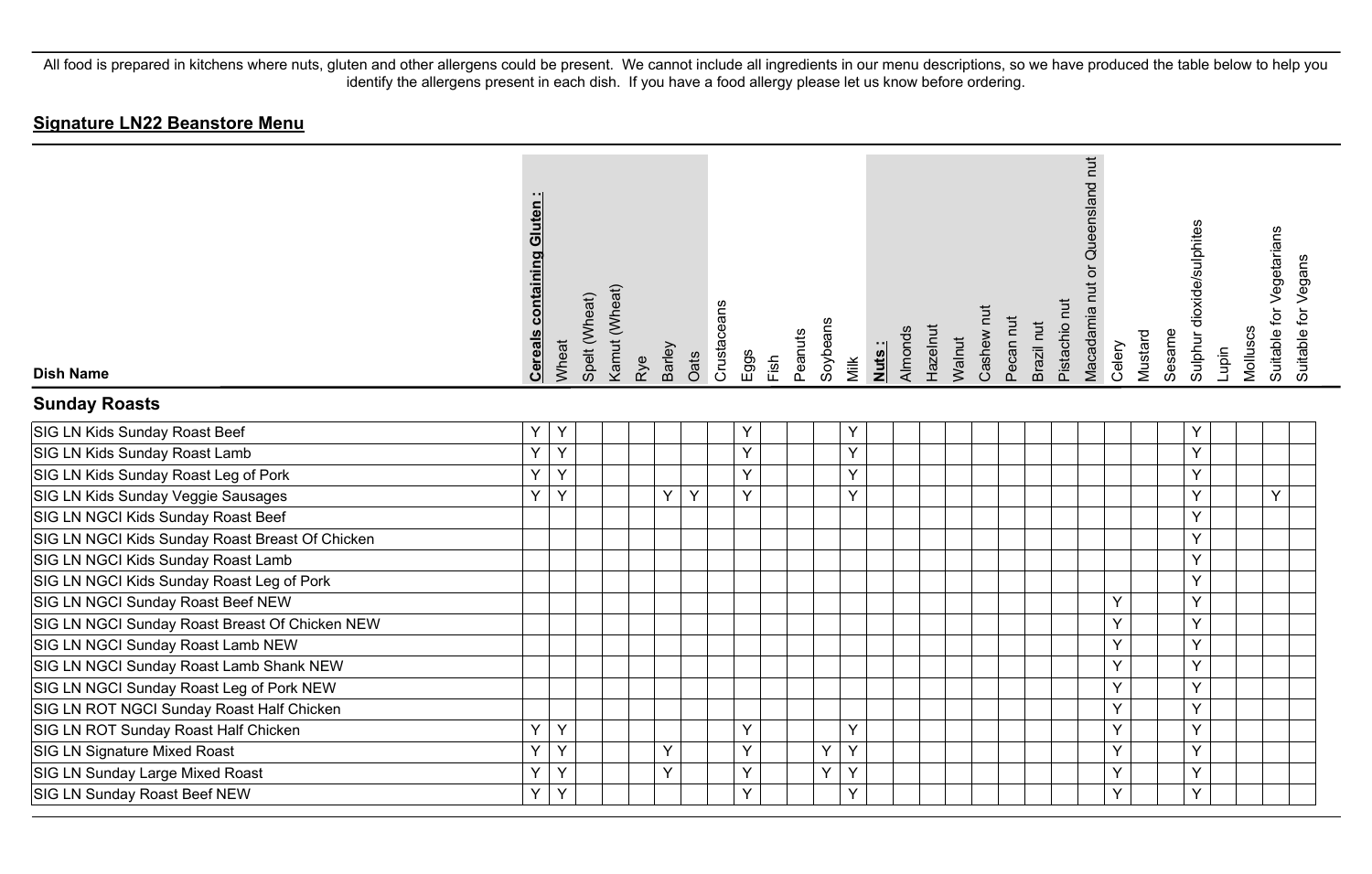| <b>Dish Name</b>                               | uten<br>ō<br><u>contair</u><br><b>Cereals</b> | Wheat        | Spelt (Wheat) | (Wheat)<br>Kamut | Rye | Barley<br>Oats | Crustaceans | $E$ ggs | Fish | Peanuts | Soybeans | Milk         | Nuts:        | Almonds      | Hazelnut | Walnut | īut<br>Cashew | Pecan nut | Brazil nut | <b>TUT</b><br>Pistachio | <b>Tut</b><br>Queensland<br>Macadamia | Celery       | Mustard | Sesame | dioxide/sulphites<br>Sulphur | Lupin | Molluscs | egetarians<br>ğ<br>Suitable | egans<br>⊋<br>Suitable |  |
|------------------------------------------------|-----------------------------------------------|--------------|---------------|------------------|-----|----------------|-------------|---------|------|---------|----------|--------------|--------------|--------------|----------|--------|---------------|-----------|------------|-------------------------|---------------------------------------|--------------|---------|--------|------------------------------|-------|----------|-----------------------------|------------------------|--|
| SIG LN Sunday Roast Breast Of Chicken NEW      | Y                                             | $\mathsf{Y}$ |               |                  |     |                |             | Y       |      |         |          | $\checkmark$ |              |              |          |        |               |           |            |                         |                                       | Y            |         |        | Y                            |       |          |                             |                        |  |
| SIG LN Sunday Roast Lamb NEW                   | Y                                             | Y            |               |                  |     |                |             | Y       |      |         |          | $\checkmark$ |              |              |          |        |               |           |            |                         |                                       | $\vee$       |         |        | $\checkmark$                 |       |          |                             |                        |  |
| SIG LN Sunday Roast Lamb Shank NEW             | Y                                             | Y            |               |                  |     |                |             | Y       |      |         |          | $\checkmark$ |              |              |          |        |               |           |            |                         |                                       | Y            |         |        | Y                            |       |          |                             |                        |  |
| SIG LN Sunday Roast Leg of Pork NEW            | Y                                             | Y            |               |                  |     | Y.             |             | Y       |      |         |          | v            |              |              |          |        |               |           |            |                         |                                       | $\checkmark$ |         |        | $\vee$                       |       |          |                             |                        |  |
| SIG LN Sunday Vegetable Seeded Roast NEW       | Y                                             | Y            |               |                  |     |                |             | Y       |      |         | Y        | $\checkmark$ | $\vee$       | $\checkmark$ |          |        |               | Y         |            |                         |                                       | $\vee$       |         |        | $\checkmark$                 |       |          | $\checkmark$                |                        |  |
| SIG LN VGN Kids Sunday Veggie Sausages         | $\checkmark$                                  | $\checkmark$ |               |                  |     | Y<br>Y         |             |         |      |         |          |              |              |              |          |        |               |           |            |                         |                                       |              |         |        | $\checkmark$                 |       |          | $\checkmark$                |                        |  |
| SIG LN VGN Sunday Vegetable Seeded Roast       | Y.                                            | Y            |               |                  |     |                |             |         |      |         | $\vee$   |              | $\mathbf{v}$ | $\checkmark$ |          |        |               | Y         |            |                         |                                       | $\vee$       |         |        | $\checkmark$                 |       |          | $\vee$                      | $\sqrt{}$              |  |
| zzz SIG LN Kids Sunday Roast Breast Of Chicken | Y                                             | Y            |               |                  |     |                |             | Y       |      |         |          | $\checkmark$ |              |              |          |        |               |           |            |                         |                                       |              |         |        | $\checkmark$                 |       |          |                             |                        |  |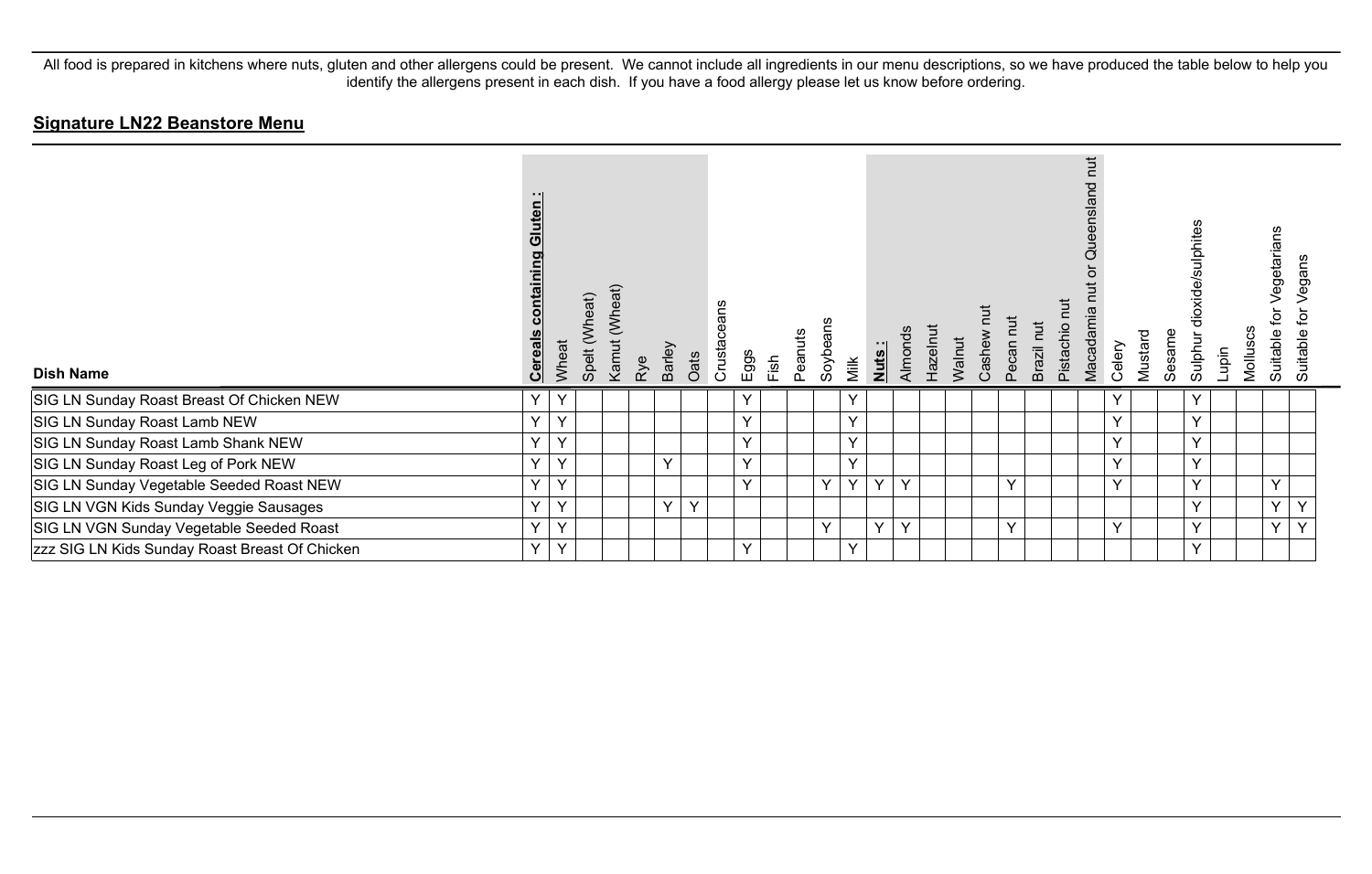| <b>Dish Name</b>                              | <b>Cereals containing Gluten:</b> | Wheat | Spelt (Wheat) | Kamut (Wheat) | Rye | <b>Barley</b> | Oats | Crustaceans | Eggs | Fish | Peanuts | Soybeans | Milk | Nuts: | Almonds | Hazelnut | Walnut | Cashew nut | Pecan nut | Brazil nut | Pistachio nut | Queensland nut<br>$\overleftarrow{\mathrm{o}}$<br>Macadamia nut | Celery | Mustard | Sesame | Sulphur dioxide/sulphites | Lupin | Molluscs | Suitable for Vegetarians<br>Suitable for Vegans |
|-----------------------------------------------|-----------------------------------|-------|---------------|---------------|-----|---------------|------|-------------|------|------|---------|----------|------|-------|---------|----------|--------|------------|-----------|------------|---------------|-----------------------------------------------------------------|--------|---------|--------|---------------------------|-------|----------|-------------------------------------------------|
| <b>Kids Menu</b>                              |                                   |       |               |               |     |               |      |             |      |      |         |          |      |       |         |          |        |            |           |            |               |                                                                 |        |         |        |                           |       |          |                                                 |
| SIG LN Kids Bangers & Mash NEW                | Υ                                 | Y     |               |               |     |               |      |             |      |      |         |          | Υ    |       |         |          |        |            |           |            |               |                                                                 |        |         |        | Y                         |       |          |                                                 |
| SIG LN Kids Bangers & Mash Veggie NEW         | Y                                 | Y     |               |               |     | $\vee$        | Y    |             |      |      |         |          | Y    |       |         |          |        |            |           |            |               |                                                                 |        |         |        |                           |       |          | $\vee$                                          |
| SIG LN Kids Cheeseburger NEW                  | Y                                 | Y     |               |               |     |               |      |             |      |      |         | Y        | Y    |       |         |          |        |            |           |            |               |                                                                 |        |         |        | Y                         |       |          |                                                 |
| SIG LN Kids Chicken Dippers NEW               | Ÿ                                 | Y     |               |               |     |               |      |             | M    |      |         |          | M    |       |         |          |        |            |           |            |               |                                                                 |        |         |        |                           |       |          |                                                 |
| SIG LN Kids Chocolate Brownie NEW             | Y                                 | Y     |               |               |     |               |      |             | Y    |      |         | Y        | Y    |       |         |          |        |            |           |            |               |                                                                 |        |         |        |                           |       |          | Y                                               |
| SIG LN Kids Fish Fingers NEW                  | Y                                 | Y     |               |               |     |               |      |             |      | Y    |         |          |      |       |         |          |        |            |           |            |               |                                                                 |        |         |        |                           |       |          |                                                 |
| SIG LN Kids Fruit Salad NEW                   |                                   |       |               |               |     |               |      |             |      |      |         |          |      |       |         |          |        |            |           |            |               |                                                                 |        |         |        |                           |       |          | Y<br>Y                                          |
| SIG LN Kids Ice Cream Sundae NEW              | Y                                 | Y     |               |               |     |               |      |             | Y    |      |         | Y        | Y    |       |         |          |        |            |           |            |               |                                                                 |        |         |        |                           |       |          | Y                                               |
| SIG LN Kids NGCI Fruit Salad NEW              |                                   |       |               |               |     |               |      |             |      |      |         |          |      |       |         |          |        |            |           |            |               |                                                                 |        |         |        |                           |       |          | Y<br>Y                                          |
| SIG LN Kids NGCI Ice Cream Sundae NEW         |                                   |       |               |               |     |               |      |             |      |      |         | Y        | Y    |       |         |          |        |            |           |            |               |                                                                 |        |         |        |                           |       |          | Y                                               |
| SIG LN Kids Starter Garlic Ciabatta NEW       | Υ                                 | Y     |               |               | Y   | Y             |      |             |      |      |         |          | M    |       |         |          |        |            |           |            |               |                                                                 |        |         | M      |                           |       |          | Y<br>Y                                          |
| SIG LN Kids Starter Houmous and Flatbread NEW | Y                                 | Y     |               |               |     |               |      |             |      |      |         |          |      |       |         |          |        |            |           |            |               |                                                                 |        |         | Y      |                           |       |          | $\overline{Y}$<br>Y                             |
| SIG LN Kids Veggie Cheeseburger NEW           | Υ                                 | Y     |               |               |     | Y             | Y    |             |      |      |         | Y        | Y    |       |         |          |        |            |           |            |               |                                                                 |        |         |        |                           |       |          | Y                                               |
| SIG LN Kids VGN Bangers And Chips NEW         | Y                                 | Y     |               |               |     | Y             | Y    |             |      |      |         |          |      |       |         |          |        |            |           |            |               |                                                                 |        |         |        |                           |       |          | Y<br>Y                                          |
| SIG LN Kids VGN Burger NEW                    | Ý                                 | Y     |               |               |     | Y             | Y    |             |      |      |         | Y        |      |       |         |          |        |            |           |            |               |                                                                 |        |         |        |                           |       |          | $\overline{Y}$<br>Y                             |
| SIG LN Kids VGN Ice Cream Sundae NEW          |                                   |       |               |               |     |               |      |             |      |      |         | Y        |      |       |         |          |        |            |           |            |               |                                                                 |        |         |        |                           |       |          | Y<br>Y                                          |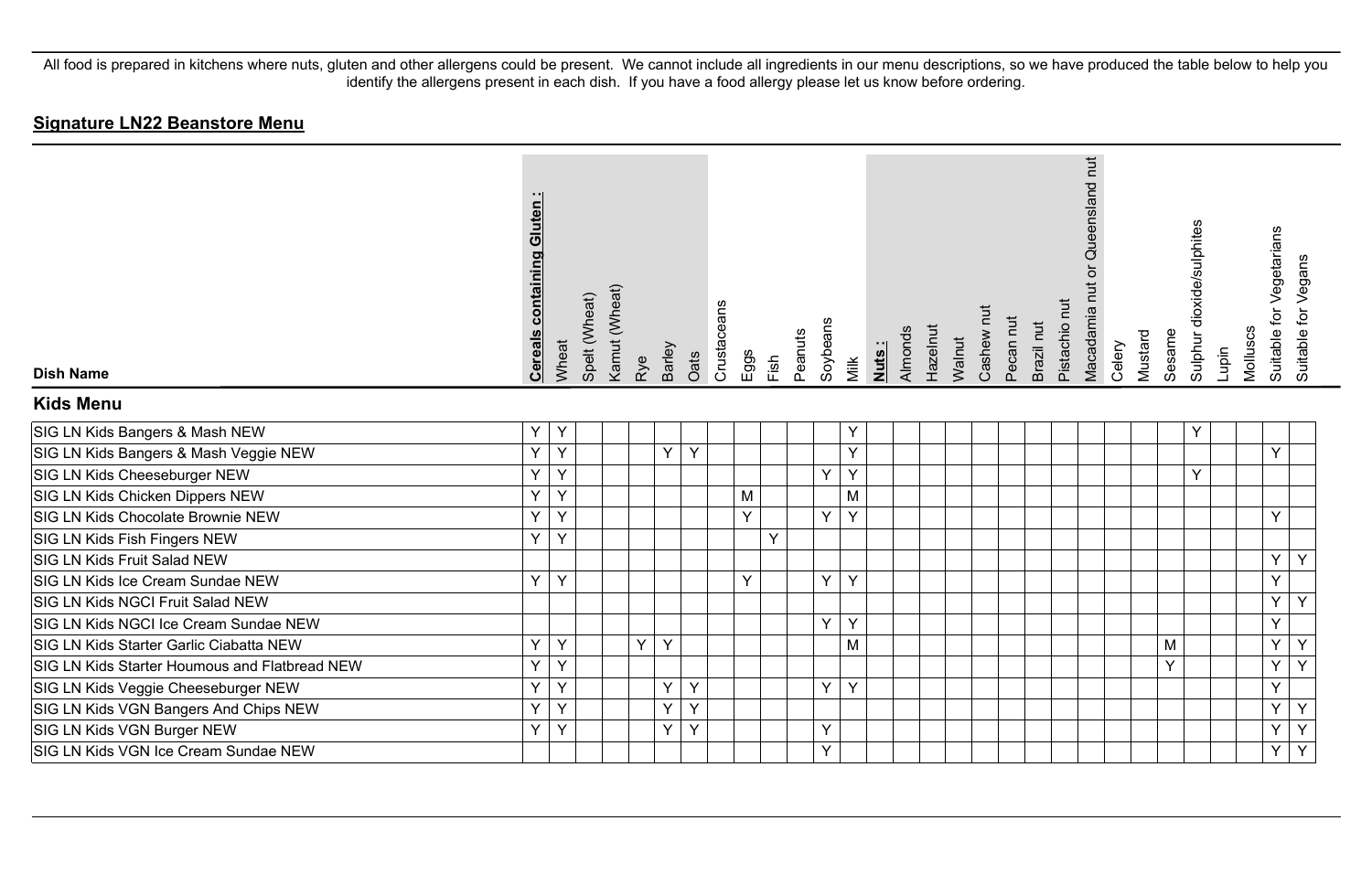| <b>Dish Name</b>                                     | <b>Cereals containing Gluten:</b> | Wheat | Spelt (Wheat) | Kamut (Wheat) | Rye | Barley | Oats | Crustaceans | Eggs | Fixh | Peanuts | Soybeans | Milk | Almonds<br>Nuts: | Hazelnut | Walnut | Cashew nut | Pecan nut | Brazil nut | Pistachio nut | Queensland nut<br>$\overline{\sigma}$<br>Macadamia nut | Celery | Mustard | Sesame | Sulphur dioxide/sulphites | Lupin | Molluscs | for Vegetarians<br>Suitable 1    | Suitable for Vegans |
|------------------------------------------------------|-----------------------------------|-------|---------------|---------------|-----|--------|------|-------------|------|------|---------|----------|------|------------------|----------|--------|------------|-----------|------------|---------------|--------------------------------------------------------|--------|---------|--------|---------------------------|-------|----------|----------------------------------|---------------------|
| <b>Upgrades</b>                                      |                                   |       |               |               |     |        |      |             |      |      |         |          |      |                  |          |        |            |           |            |               |                                                        |        |         |        |                           |       |          |                                  |                     |
| SIG LN Sweet Potato Fries 134g Chip Upgrade          |                                   |       |               |               |     |        |      |             |      |      |         |          |      |                  |          |        |            |           |            |               |                                                        |        |         |        |                           |       |          | Υ<br>Y                           |                     |
| SIG LN Sweet Potato Fries 234g Chip Upgrade          |                                   |       |               |               |     |        |      |             |      |      |         |          |      |                  |          |        |            |           |            |               |                                                        |        |         |        |                           |       |          | $\overline{Y}$<br>$\overline{Y}$ |                     |
| Soup Flavour Options - For Calorie/Allergen Purposes |                                   |       |               |               |     |        |      |             |      |      |         |          |      |                  |          |        |            |           |            |               |                                                        |        |         |        |                           |       |          |                                  |                     |
| SIG LN Soup Mushroom (Batch 36 Each's)               |                                   |       |               |               |     |        |      |             |      |      |         |          |      |                  |          |        |            |           |            |               |                                                        |        |         |        |                           |       |          | Y<br>Y                           |                     |
| SIG LN Soup Pea and Mint (Batch 36 Each's)           |                                   |       |               |               |     |        |      |             |      |      |         |          | Y    |                  |          |        |            |           |            |               |                                                        |        |         |        |                           |       |          | Y                                |                     |
| SIG LN Soup Tomato (Batch 36 Each's)                 |                                   |       |               |               |     |        |      |             |      |      |         |          |      |                  |          |        |            |           |            |               |                                                        |        |         |        |                           |       |          | Y<br>Y                           |                     |
| SIG LN Soup Tomato and Red Pepper (Batch)            |                                   |       |               |               |     |        |      |             |      |      |         |          |      |                  |          |        |            |           |            |               |                                                        |        |         |        |                           |       |          | $\overline{Y}$<br>Y              |                     |
| zzz SIG LN Soup Squash Garlic and Sage (Batch)       |                                   |       |               |               |     |        |      |             |      |      |         |          |      |                  |          |        |            |           |            |               |                                                        | Y      |         |        |                           |       |          | $\overline{Y}$<br>Y.             |                     |
| Ice Cream Flavours - For Calorie/Allergen Purposes   |                                   |       |               |               |     |        |      |             |      |      |         |          |      |                  |          |        |            |           |            |               |                                                        |        |         |        |                           |       |          |                                  |                     |
| COR Ice Cream Cherry Sorbet                          |                                   |       |               |               |     |        |      |             |      |      |         |          |      |                  |          |        |            |           |            |               |                                                        |        |         |        |                           |       |          | Y<br>Y                           |                     |
| COR Ice Cream Chocolate Belgian                      |                                   |       |               |               |     |        |      |             |      |      |         | Y        | Y    |                  |          |        |            |           |            |               |                                                        |        |         |        |                           |       |          | Y                                |                     |
| COR Ice Cream Gingerbread                            | Y                                 | Y     |               |               |     |        | Y    |             |      |      |         | Ÿ        | Y    |                  |          |        |            |           |            |               |                                                        |        |         |        |                           |       |          | Y                                |                     |
| COR Ice Cream Irish Cream and Salted Caramel         |                                   |       |               |               |     |        |      |             |      |      |         |          | Υ    | Y                |          |        |            |           |            |               | Y                                                      |        |         |        |                           |       |          | Y                                |                     |
| COR Ice Cream Strawberries & Cream                   |                                   |       |               |               |     |        |      |             |      |      |         |          | Y    |                  |          |        |            |           |            |               |                                                        |        |         |        |                           |       |          | Y                                |                     |
| COR Ice Cream Vanilla (Pod)                          |                                   |       |               |               |     |        |      |             |      |      |         |          | Y    |                  |          |        |            |           |            |               |                                                        |        |         |        |                           |       |          | Y                                |                     |
| COR Ice Cream VGN Vanilla                            |                                   |       |               |               |     |        |      |             |      |      |         |          |      |                  |          |        |            |           |            |               |                                                        |        |         |        |                           |       |          | Y<br>Y                           |                     |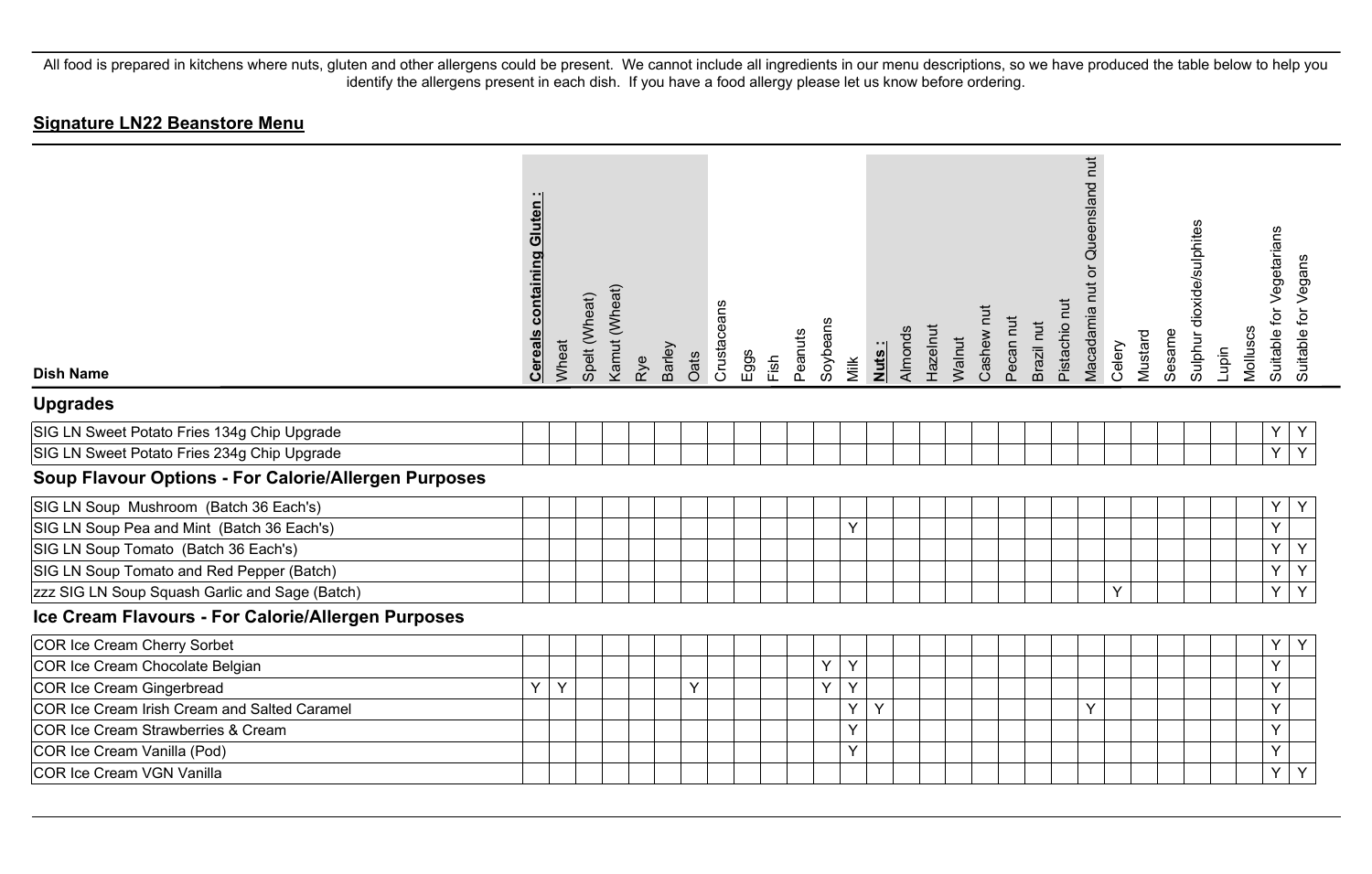| <b>Dish Name</b>                            | - 11<br>Gluten<br>containing<br><b>Cereals</b> | Wheat | (Wheat)<br>Spelt | eat)<br>Š<br>Kamut | Rye | Barley | Oats | ans<br>Crusta | $\frac{2}{5}$ | $\frac{1}{1}$ sh | etu<br>neac | advoe | Milk | Nuts: | Almonds | <b>Hazelnu</b> | <b>Walnut</b> | Cashe | Pecan | <b>Brazil</b> | ぢ<br>$\overline{\mathsf{C}}$<br>Pistachio | <b>Tut</b><br>ensland<br>Que<br>amia<br>Vlacada | Celery | p<br>Mustar | Sesame | dioxide/sulphites<br>⋾<br>Sulphi | aiqu | Molluscs | egetaria<br>ق<br>Suitable | gans<br>ω<br>ڡ<br>Suitable |  |
|---------------------------------------------|------------------------------------------------|-------|------------------|--------------------|-----|--------|------|---------------|---------------|------------------|-------------|-------|------|-------|---------|----------------|---------------|-------|-------|---------------|-------------------------------------------|-------------------------------------------------|--------|-------------|--------|----------------------------------|------|----------|---------------------------|----------------------------|--|
| Pea Choices - For Calorie/Allergen Purposes |                                                |       |                  |                    |     |        |      |               |               |                  |             |       |      |       |         |                |               |       |       |               |                                           |                                                 |        |             |        |                                  |      |          |                           |                            |  |
| SIG LN Garden Peas                          |                                                |       |                  |                    |     |        |      |               |               |                  |             |       |      |       |         |                |               |       |       |               |                                           |                                                 |        |             |        |                                  |      |          | $\checkmark$              | $\checkmark$               |  |
| SIG LN Mushy Peas                           |                                                |       |                  |                    |     |        |      |               |               |                  |             |       |      |       |         |                |               |       |       |               |                                           |                                                 |        |             |        |                                  |      |          | $\vee$                    | $\checkmark$               |  |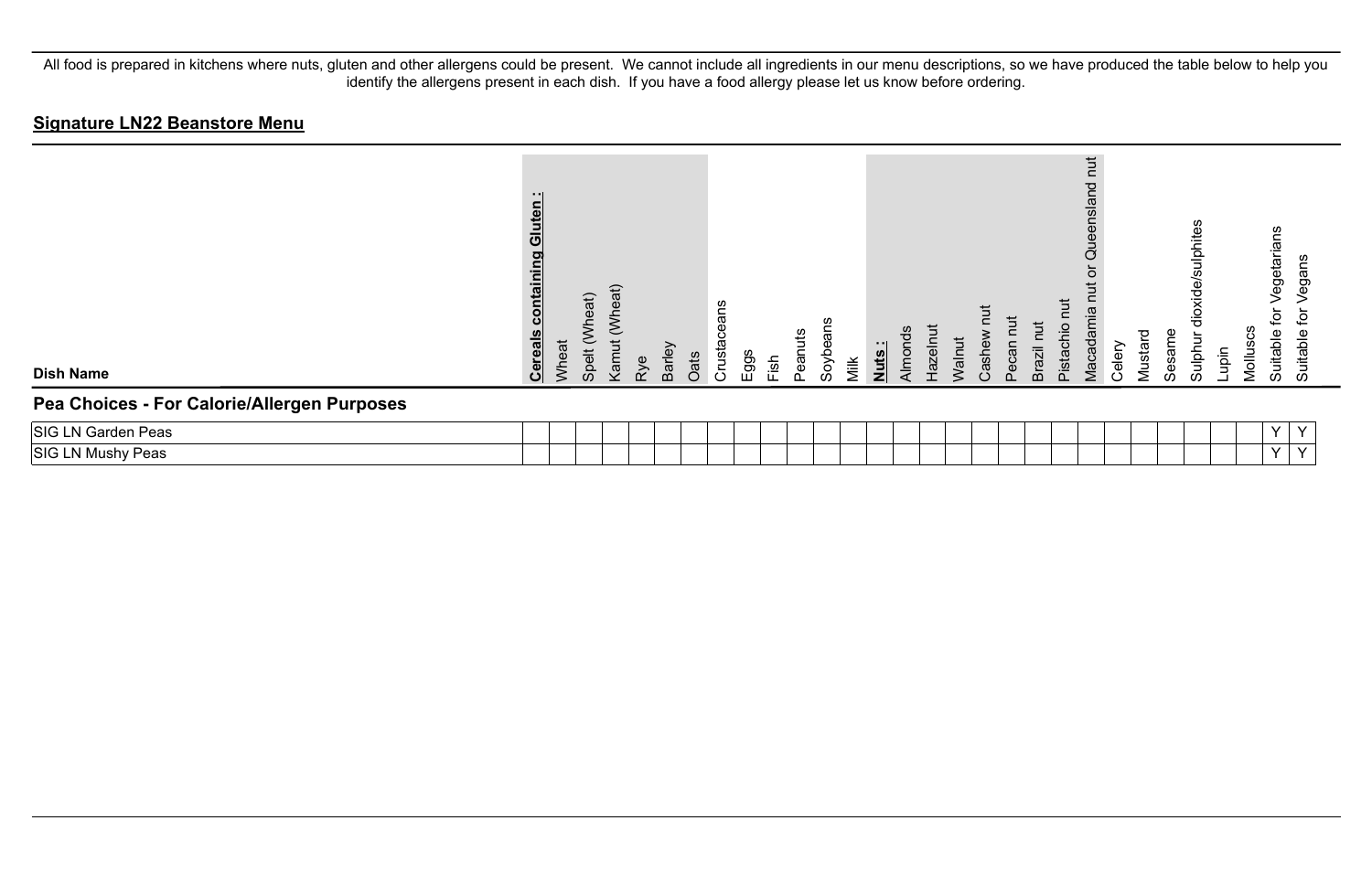# **Signature LN22 Carvery Bolt On**

| <b>Dish Name</b>                                  | <b>Cereals containing Gluten:</b> | Wheat | Spelt (Wheat) | Kamut (Wheat) | Rye | Barley | Oats | Crustaceans | Eggs | Fish | Peanuts | Soybeans | Milk | Nuts: | Almonds | Hazelnut | Walnut | Cashew nut | Pecan nut | Brazil nut | Pistachio nut | Queensland nut<br>Macadamia nut or | Celery | Mustard | Sesame | Sulphur dioxide/sulphites | Lupin | Molluscs | Suitable for Vegetarians | Suitable for Vegans |
|---------------------------------------------------|-----------------------------------|-------|---------------|---------------|-----|--------|------|-------------|------|------|---------|----------|------|-------|---------|----------|--------|------------|-----------|------------|---------------|------------------------------------|--------|---------|--------|---------------------------|-------|----------|--------------------------|---------------------|
| <b>Adult Mains</b>                                |                                   |       |               |               |     |        |      |             |      |      |         |          |      |       |         |          |        |            |           |            |               |                                    |        |         |        |                           |       |          |                          |                     |
| SIG LN CRV Carvery Sunday Large NEW               | Y                                 | Y     |               |               |     |        |      |             | Y    |      |         | Y        | Y    |       |         |          |        |            |           |            |               |                                    | Y      |         |        | Y                         |       |          |                          |                     |
| SIG LN CRV Carvery Sunday Meatless Large NEW      | Y                                 | Y     |               |               |     |        |      |             | Y    |      |         | Y        | Y    |       |         |          |        |            |           |            |               |                                    | Y      |         |        | Y                         |       |          | Y                        |                     |
| SIG LN CRV Carvery Sunday Meatless Medium NEW     | Y                                 | Y     |               |               |     |        |      |             | Y    |      |         | Y        | Y    |       |         |          |        |            |           |            |               |                                    | Y      |         |        | Y                         |       |          | Y                        |                     |
| SIG LN CRV Carvery Sunday Meatless Small NEW      | Y                                 | Y     |               |               |     |        |      |             | Y    |      |         | Y        | Y    |       |         |          |        |            |           |            |               |                                    | Y      |         |        | Y                         |       |          | Y                        |                     |
| SIG LN CRV Carvery Sunday Medium NEW              | Y                                 | Y     |               |               |     |        |      |             | Y    |      |         | Y        | Y    |       |         |          |        |            |           |            |               |                                    | Y      |         |        | Y                         |       |          |                          |                     |
| SIG LN CRV Carvery Sunday Small NEW               | Y                                 | Y     |               |               |     |        |      |             | Y    |      |         | Y        | Y    |       |         |          |        |            |           |            |               |                                    | Y      |         |        | Y                         |       |          |                          |                     |
| SIG LN CRV Carvery Sunday Veg Medium NEW          | Y                                 | Y     |               |               |     |        |      |             | Y    |      |         | Y        | Y    | Y     | Y       |          |        |            | Y         |            |               |                                    | Y      |         |        | Y                         |       |          | Y                        |                     |
| SIG LN CRV Carvery Sunday Veg Small NEW           | Y                                 | Y     |               |               |     |        |      |             | Y    |      |         | Y        | Y    | Y     | Y       |          |        |            | Y         |            |               |                                    | Y      |         |        | Y                         |       |          | Y                        |                     |
| SIG LN CRV NGCI Carvery Sunday Meatless Medium    |                                   |       |               |               |     |        |      |             |      |      |         |          | Y    |       |         |          |        |            |           |            |               |                                    | Y      |         |        | Y                         |       |          | Y                        |                     |
| SIG LN CRV NGCI Carvery Sunday Meatless Small NEW |                                   |       |               |               |     |        |      |             |      |      |         |          | Y    |       |         |          |        |            |           |            |               |                                    | Y      |         |        | Y                         |       |          | Υ                        |                     |
| SIG LN CRV NGCI Carvery Sunday Medium NEW         |                                   |       |               |               |     |        |      |             |      |      |         |          | Y    |       |         |          |        |            |           |            |               |                                    | Y      |         |        | Y                         |       |          |                          |                     |
| SIG LN CRV NGCI Carvery Sunday Small NEW          |                                   |       |               |               |     |        |      |             |      |      |         |          | Y    |       |         |          |        |            |           |            |               |                                    | Y      |         |        | Y.                        |       |          |                          |                     |
| <b>Kids Mains</b>                                 |                                   |       |               |               |     |        |      |             |      |      |         |          |      |       |         |          |        |            |           |            |               |                                    |        |         |        |                           |       |          |                          |                     |
| SIG LN CRV Carvery Sunday Kids                    | Y                                 | Y     |               |               |     |        |      |             | Y    |      |         | Y        | Y    |       |         |          |        |            |           |            |               |                                    |        |         |        | Υ                         |       |          |                          |                     |
| SIG LN CRV Carvery Sunday Veg Kids                | Y                                 | Y     |               |               |     |        |      |             | Y    |      |         | Y        | Y    | Y     | Y       |          |        |            | Υ         |            |               |                                    | Y      |         |        | Y                         |       |          | Υ                        |                     |
| SIG LN CRV NGCI Carvery Sunday Kids               |                                   |       |               |               |     |        |      |             |      |      |         | Y        | Y    |       |         |          |        |            |           |            |               |                                    |        |         |        | Y                         |       |          |                          |                     |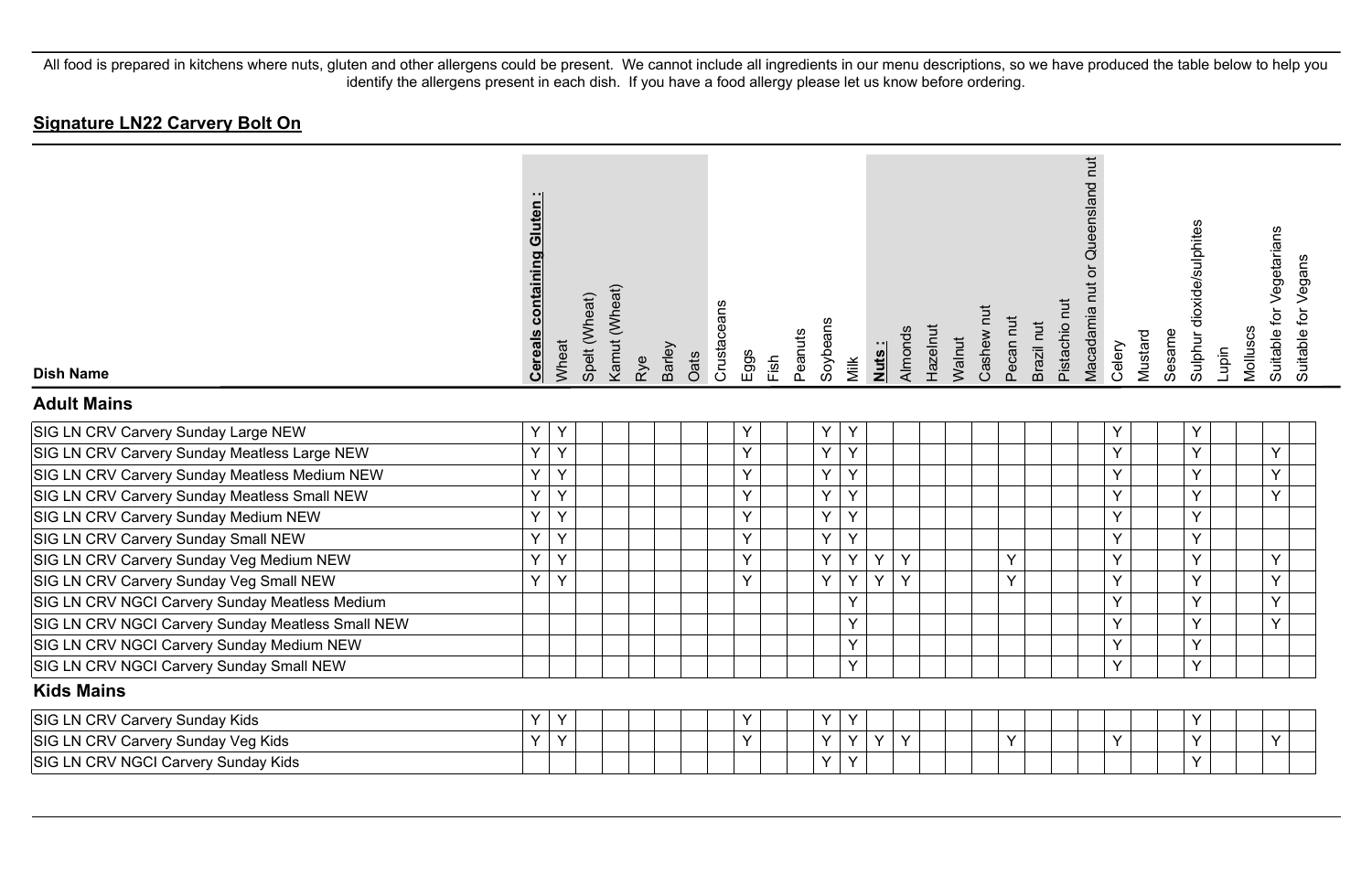# **Signature LN22 Carvery Bolt On**

| <b>Dish Name</b>                                | - 11<br>uten<br><u>containing</u><br><b>Cereals</b> | Wheat | Spelt (Wheat) | (Wheat)<br>Kamut | Rye | Barley<br>Oats | Crustaceans | Eggs         | Fish | Peanuts | ëan<br>Soybe | Milk         | Nuts: | Almonds | Hazelnut | Walnut | Cashew | Pecan nut | Tut<br>Brazil I | <b>TUT</b><br>Pistachio | hut<br>P<br>nsla<br>Queer<br>Macadamia | Celery       | Mustard      | Sesame | dioxide/sulphites<br>Sulphur | Lupin | SCS<br>Mollu <sup>s</sup> | egetaria<br>호<br>Suitable | egans<br>⊋<br>Suitable |  |
|-------------------------------------------------|-----------------------------------------------------|-------|---------------|------------------|-----|----------------|-------------|--------------|------|---------|--------------|--------------|-------|---------|----------|--------|--------|-----------|-----------------|-------------------------|----------------------------------------|--------------|--------------|--------|------------------------------|-------|---------------------------|---------------------------|------------------------|--|
| <b>Baps</b>                                     |                                                     |       |               |                  |     |                |             |              |      |         |              |              |       |         |          |        |        |           |                 |                         |                                        |              |              |        |                              |       |                           |                           |                        |  |
| SIG LN CRV Carvery Bap Beef and Horseradish NEW | Y                                                   | Y     |               |                  |     |                |             | $\checkmark$ |      |         | Y            | Y            |       |         |          |        |        |           |                 |                         |                                        | Y            | $\checkmark$ |        | Y                            |       |                           |                           |                        |  |
| SIG LN CRV Carvery Bap Gammon and Mustard NEW   | v.                                                  | Y     |               |                  |     |                |             |              |      |         | Y            | $\checkmark$ |       |         |          |        |        |           |                 |                         |                                        | $\vee$       | $\checkmark$ |        | Y                            |       |                           |                           |                        |  |
| SIG LN CRV Carvery Bap Mixed Meat NEW           | $\vee$                                              | Y     |               |                  |     |                |             |              |      |         | Y            | $\checkmark$ |       |         |          |        |        |           |                 |                         |                                        | $\checkmark$ |              |        | $\checkmark$                 |       |                           |                           |                        |  |
| SIG LN CRV Carvery Bap Pork and Apple NEW       | $\vee$                                              | V     |               |                  |     |                |             |              |      |         | $\vee$       | $\checkmark$ |       |         |          |        |        |           |                 |                         |                                        | $\checkmark$ |              |        | $\vee$                       |       |                           |                           |                        |  |
| SIG LN CRV Carvery Bap Turkey and Cranberry NEW | Y                                                   | Y     |               |                  |     |                |             |              |      |         | Y            | Y            |       |         |          |        |        |           |                 |                         |                                        | $\checkmark$ |              |        | Y                            |       |                           |                           |                        |  |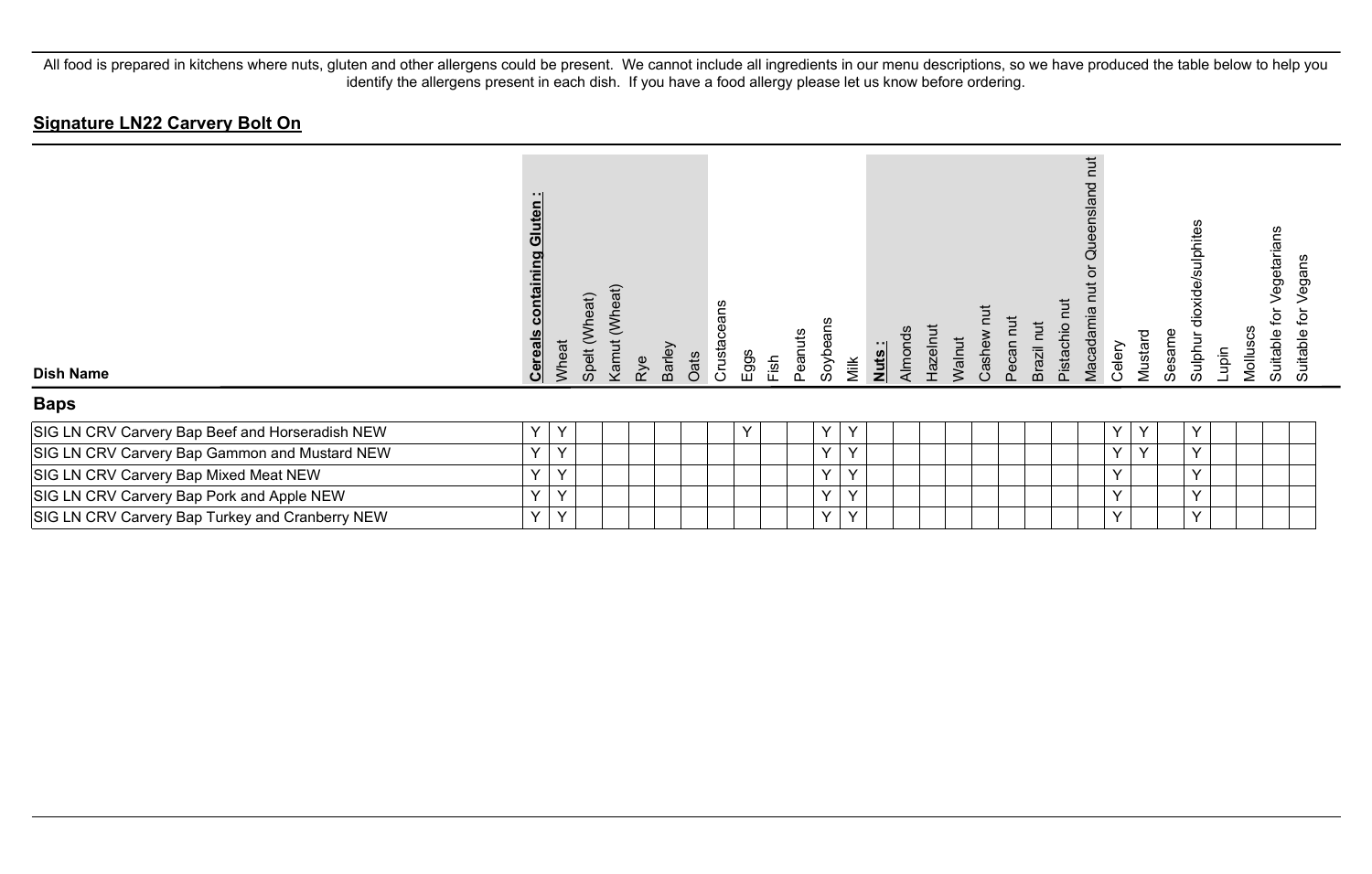#### **Signature LN22 Carvery Nutritional Menu**

| <b>Dish Name</b>                                          | <b>Cereals containing Gluten:</b> | Wheat | Spelt (Wheat) | Kamut (Wheat) | Barley<br>Rye | Oats | Crustaceans | Eggs | Fish | Peanuts | Soybeans | Milk | Nuts: | Hazelnut<br>Almonds | Walnut | Cashew nut | Pecan nut | Brazil nut | Pistachio nut | Macadamia nut or Queensland nut | Celery | Mustard | Sesame | Sulphur dioxide/sulphites | Lupin | Molluscs | Suitable for Vegetarians | Suitable for Vegans |
|-----------------------------------------------------------|-----------------------------------|-------|---------------|---------------|---------------|------|-------------|------|------|---------|----------|------|-------|---------------------|--------|------------|-----------|------------|---------------|---------------------------------|--------|---------|--------|---------------------------|-------|----------|--------------------------|---------------------|
| <b>Carvery</b>                                            |                                   |       |               |               |               |      |             |      |      |         |          |      |       |                     |        |            |           |            |               |                                 |        |         |        |                           |       |          |                          |                     |
| COR Beef Silverside FWE Small                             |                                   |       |               |               |               |      |             |      |      |         |          |      |       |                     |        |            |           |            |               |                                 |        |         |        |                           |       |          |                          |                     |
| COR Gammon FWE Small                                      |                                   |       |               |               |               |      |             |      |      |         |          |      |       |                     |        |            |           |            |               |                                 |        |         |        |                           |       |          |                          |                     |
| COR Mash Carvery (2.5kg)                                  |                                   |       |               |               |               |      |             |      |      |         |          | Y    |       |                     |        |            |           |            |               |                                 |        |         |        |                           |       |          | Y                        |                     |
| COR Mustard English (2.27I)                               |                                   |       |               |               |               |      |             |      |      |         |          |      |       |                     |        |            |           |            |               |                                 |        | Y       |        | Y                         |       |          | Y                        | Y                   |
| COR Pigs in Blankets                                      |                                   |       |               |               |               |      |             |      |      |         | Y        |      |       |                     |        |            |           |            |               |                                 |        |         |        | Y                         |       |          |                          |                     |
| COR Pork Belly FWE                                        |                                   |       |               |               |               |      |             |      |      |         |          |      |       |                     |        |            |           |            |               |                                 |        |         |        |                           |       |          |                          |                     |
| COR Sauce Apple (2.5kg)                                   |                                   |       |               |               |               |      |             |      |      |         |          |      |       |                     |        |            |           |            |               |                                 |        |         |        |                           |       |          | Y                        | Y                   |
| COR Sauce Cranberry (2.5kg)                               |                                   |       |               |               |               |      |             |      |      |         |          |      |       |                     |        |            |           |            |               |                                 |        |         |        |                           |       |          | Υ                        | $\overline{Y}$      |
| COR Sauce Horseradish (2.27L)                             |                                   |       |               |               |               |      |             | Y    |      |         |          | Y    |       |                     |        |            |           |            |               |                                 |        | Y       |        |                           |       |          | Y                        |                     |
| COR Sauce Mint (2.25L)                                    |                                   |       |               |               |               |      |             |      |      |         |          |      |       |                     |        |            |           |            |               |                                 |        |         |        |                           |       |          | $\overline{Y}$           | Y                   |
| COR Sausage Meat Free                                     | Υ                                 | Y     |               |               | Y             | Y    |             |      |      |         |          |      |       |                     |        |            |           |            |               |                                 |        |         |        |                           |       |          | Ý                        | $\overline{Y}$      |
| COR Sunday Gravy Roast (3ltr)                             |                                   |       |               |               |               |      |             |      |      |         |          |      |       |                     |        |            |           |            |               |                                 | Y      |         |        | Y                         |       |          | Y                        | Y                   |
| COR Turkey Breast FWE Small                               |                                   |       |               |               |               |      |             |      |      |         |          |      |       |                     |        |            |           |            |               |                                 |        |         |        |                           |       |          |                          |                     |
| COR Yorkshire Pud Home-made (14ea)                        | Y                                 | Y     |               |               |               |      |             | Y    |      |         |          | Y    |       |                     |        |            |           |            |               |                                 |        |         |        |                           |       |          | Y                        |                     |
| SIG LN CRV Broccoli and Cheddar Wellington (Batch)        | Y                                 | Y     |               |               |               |      |             | Y    |      |         |          | Y    |       |                     |        |            |           |            |               |                                 |        | Y       |        |                           |       |          | Y                        |                     |
| SIG LN CRV Butternut Squash and Red Onion Roasted (Batch) |                                   |       |               |               |               |      |             |      |      |         |          |      |       |                     |        |            |           |            |               |                                 |        |         |        |                           |       |          | Y                        | Y                   |
| SIG LN CRV Cauliflower Cheese (Batch)                     |                                   |       |               |               |               |      |             |      |      |         | Y        | Y    |       |                     |        |            |           |            |               |                                 |        |         |        |                           |       |          | Y                        |                     |
| SIG LN CRV Cauliflower Cheese Tart (Batch)                | Υ                                 | Y     |               |               |               |      |             | Y    |      |         |          | Y    |       |                     |        |            |           |            |               |                                 |        |         |        |                           |       |          | Y                        |                     |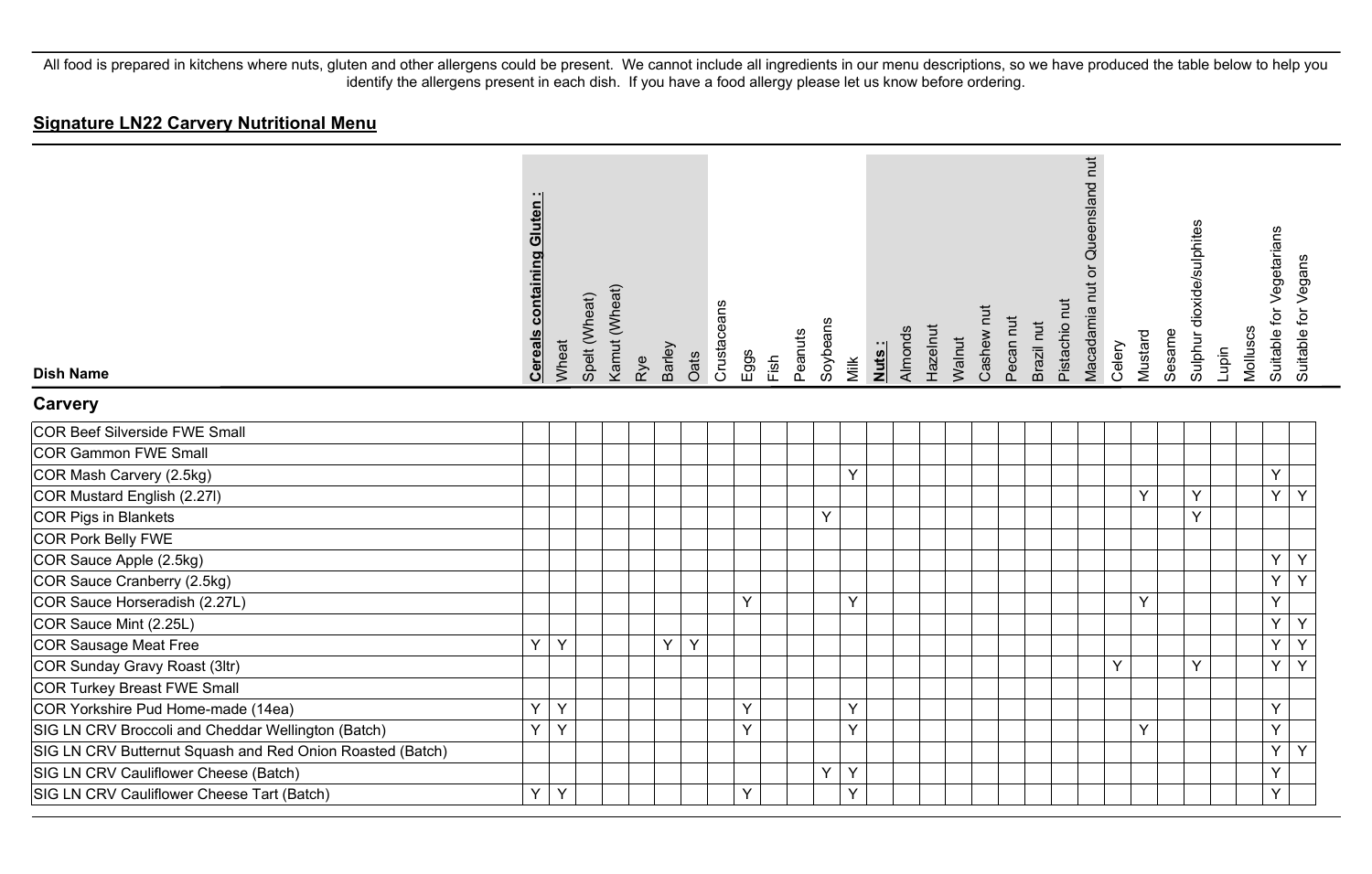#### **Signature LN22 Carvery Nutritional Menu**

| <b>Dish Name</b>                                   | uten<br>$\overline{c}$<br>pg<br><u>contair</u><br><b>Cereals</b> | Wheat | Spelt (Wheat) | (Wheat)<br>Kamut | Rye | Barley | Oats | eans<br>Crustace | Eggs | Fish | Peanuts | Soybeans | Milk | Nuts: | Almonds | Hazelnut | Walnut | Cashew | Pecan nut    | Brazil nut | $\overline{a}$<br>Pistachio | hut<br>Queensland<br>ŏ<br>Macadamia | Celery | Mustard | Sesame | dioxide/sulphites<br>Sulphur | Lupin | Molluscs | egetarians<br>><br>đ<br>Suitable | egans<br>ğ<br>Suitable |
|----------------------------------------------------|------------------------------------------------------------------|-------|---------------|------------------|-----|--------|------|------------------|------|------|---------|----------|------|-------|---------|----------|--------|--------|--------------|------------|-----------------------------|-------------------------------------|--------|---------|--------|------------------------------|-------|----------|----------------------------------|------------------------|
| SIG LN CRV Dauphinoise Potatoes (Batch)            | v                                                                | v     |               |                  |     |        |      |                  | Υ    |      |         |          | Y    |       |         |          |        |        |              |            |                             |                                     |        |         |        |                              |       |          | ν                                |                        |
| SIG LN CRV Peas Frozen Minted (Batch)              |                                                                  |       |               |                  |     |        |      |                  |      |      |         |          |      |       |         |          |        |        |              |            |                             |                                     |        |         |        |                              |       |          | $\vee$                           | Y                      |
| SIG LN CRV Potatoes Roast Fresh (Batch)            |                                                                  |       |               |                  |     |        |      |                  |      |      |         |          |      |       |         |          |        |        |              |            |                             |                                     |        |         |        | $\checkmark$                 |       |          | Y                                | Y                      |
| SIG LN CRV Seasonal Greens Mix (Batch)             |                                                                  |       |               |                  |     |        |      |                  |      |      |         |          |      |       |         |          |        |        |              |            |                             |                                     |        |         |        |                              |       |          | Y                                | $\checkmark$           |
| SIG LN CRV Seasoned Swede Mash (Batch)             |                                                                  |       |               |                  |     |        |      |                  |      |      |         |          |      |       |         |          |        |        |              |            |                             |                                     |        |         |        |                              |       |          | Y                                | Y                      |
| SIG LN CRV Stuffing Sage and Onion Dry Mix (Batch) | Y                                                                | Y     |               |                  |     |        |      |                  |      |      |         |          |      |       |         |          |        |        |              |            |                             |                                     |        |         |        |                              |       |          | $\vee$                           | $\checkmark$           |
| SIG LN CRV Sunday Roast Chunky Carrots (Batch)     |                                                                  |       |               |                  |     |        |      |                  |      |      |         |          |      |       |         |          |        |        |              |            |                             |                                     |        |         |        |                              |       |          | $\checkmark$                     | $\checkmark$           |
| SIG LN CRV Vegetable Seeded Roast (Batch)          | Y                                                                | Y     |               |                  |     |        |      |                  |      |      |         | Y        |      | Y     | $\vee$  |          |        |        | $\checkmark$ |            |                             |                                     | Y      |         |        | $\checkmark$                 |       |          | $\vee$                           | $\checkmark$           |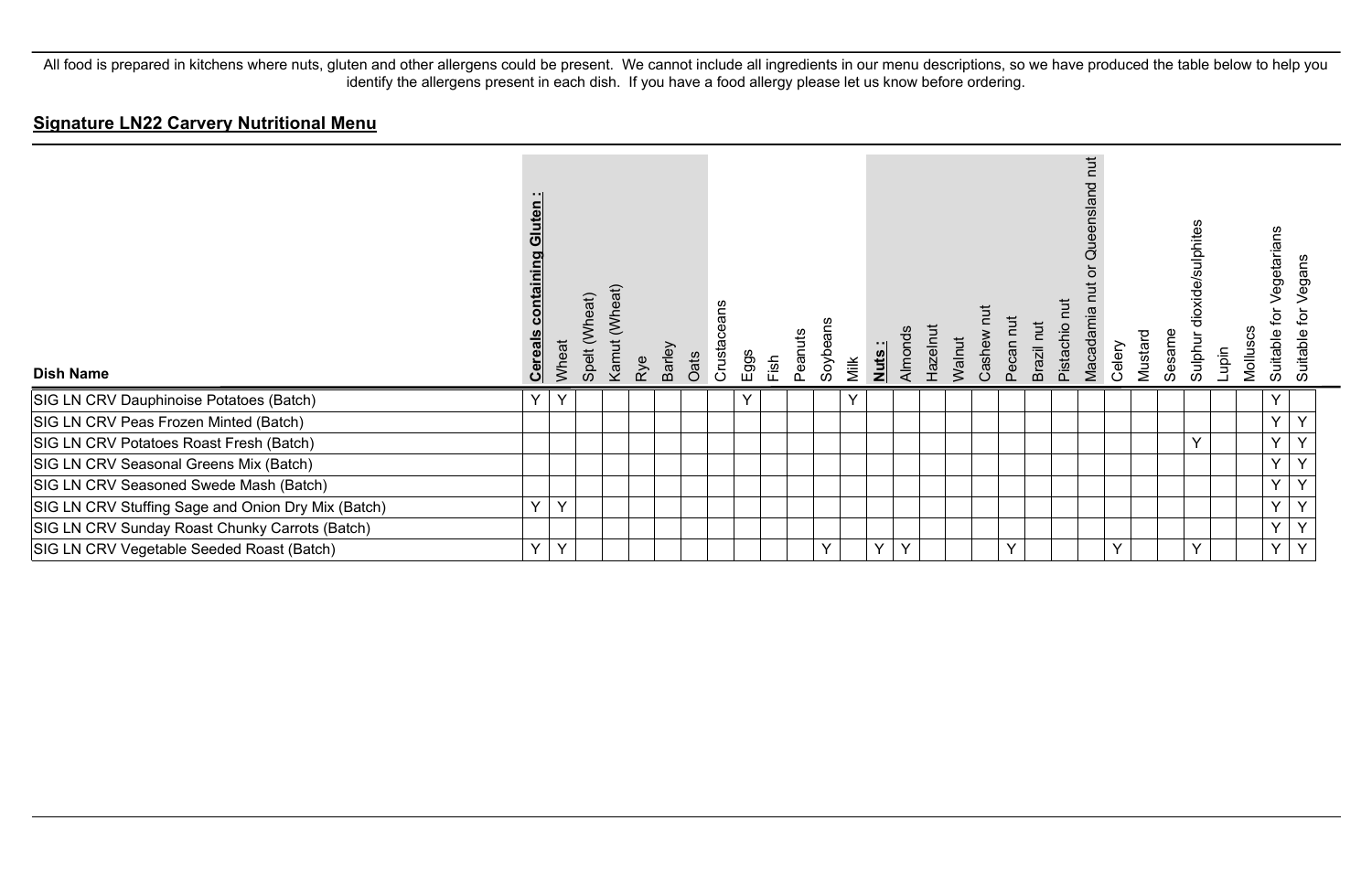#### **Signature LN22 Flatbread Beanstore Menu**

| <b>Dish Name</b>                                       | <b>Cereals containing Gluten</b> | Wheat | Spelt (Wheat) | Kamut (Wheat) | Rye | Barley | Oats | Crustaceans | Eggs | Fish | Soybeans<br>Peanuts | Milk | Nuts: | Almonds | Hazelnut | Walnut | Cashew nut | Pecan nut | Brazil nut | Pistachio nut | Queensland nut<br>$\overleftarrow{\mathrm{o}}$<br>Macadamia nut | Celery | Mustard | Sesame | Sulphur dioxide/sulphites | Lupin | Molluscs | Suitable for Vegetarians<br>Suitable for Vegans |  |
|--------------------------------------------------------|----------------------------------|-------|---------------|---------------|-----|--------|------|-------------|------|------|---------------------|------|-------|---------|----------|--------|------------|-----------|------------|---------------|-----------------------------------------------------------------|--------|---------|--------|---------------------------|-------|----------|-------------------------------------------------|--|
| <b>Starters</b>                                        |                                  |       |               |               |     |        |      |             |      |      |                     |      |       |         |          |        |            |           |            |               |                                                                 |        |         |        |                           |       |          |                                                 |  |
| SIG LN Flatbread Cheesy Garlic Starter NEW             | Y                                | Y     |               |               |     |        |      |             |      |      | M                   | Y    |       |         |          |        |            |           |            |               |                                                                 |        |         |        |                           |       |          | Y                                               |  |
| SIG LN Flatbread Dough Balls Cheesy Garlic Starter NEW | Y                                | Y     |               |               |     |        |      |             |      |      | M                   | Y    |       |         |          |        |            |           |            |               |                                                                 |        |         |        |                           |       |          | Y                                               |  |
| SIG LN Flatbread Dough Balls Garlic Starter NEW        | Y                                | Y     |               |               |     |        |      |             |      |      | M                   | Y    |       |         |          |        |            |           |            |               |                                                                 |        |         |        |                           |       |          | Y                                               |  |
| SIG LN Flatbread Garlic Starter NEW                    | Y                                | Y     |               |               |     |        |      |             |      |      | M                   | Y    |       |         |          |        |            |           |            |               |                                                                 |        |         |        |                           |       |          | Y                                               |  |
| <b>Flatbreads</b>                                      |                                  |       |               |               |     |        |      |             |      |      |                     |      |       |         |          |        |            |           |            |               |                                                                 |        |         |        |                           |       |          |                                                 |  |
| SIG LN Flatbread BBQ Chicken NEW                       | Y                                | Y     |               |               |     |        |      |             |      |      | M                   | Y    |       |         |          |        |            |           |            |               |                                                                 |        |         |        |                           |       |          |                                                 |  |
| SIG LN Flatbread Cheese and Tomato NEW                 | Y                                | Y     |               |               |     |        |      |             |      |      | M                   | Y    |       |         |          |        |            |           |            |               |                                                                 |        |         |        |                           |       |          | Υ                                               |  |
| SIG LN Flatbread Meat Lover NEW                        | Ÿ                                | Y     |               |               |     |        |      |             |      |      | M                   | Y    |       |         |          |        |            |           |            |               |                                                                 |        |         |        |                           |       |          |                                                 |  |
| SIG LN Flatbread Pepperoni NEW                         | Y                                | Y     |               |               |     |        |      |             |      |      | M                   | Y    |       |         |          |        |            |           |            |               |                                                                 |        |         |        |                           |       |          |                                                 |  |
| SIG LN VGN Flatbread Cheese and Tomato NEW             | Y                                | Y     |               |               |     |        |      |             |      |      | M                   |      |       |         |          |        |            |           |            |               |                                                                 |        |         |        |                           |       |          | Y<br>Y                                          |  |
| <b>Sides</b>                                           |                                  |       |               |               |     |        |      |             |      |      |                     |      |       |         |          |        |            |           |            |               |                                                                 |        |         |        |                           |       |          |                                                 |  |
| SIG LN Flatbread Cheesy Garlic Side                    | Y                                | Y     |               |               |     |        |      |             |      |      | M                   | Υ    |       |         |          |        |            |           |            |               |                                                                 |        |         |        |                           |       |          | Y                                               |  |
| SIG LN Flatbread Dough Balls Cheesy Garlic Side        | Y                                | Y     |               |               |     |        |      |             |      |      | M                   | Y    |       |         |          |        |            |           |            |               |                                                                 |        |         |        |                           |       |          | Y                                               |  |
| SIG LN Flatbread Dough Balls Garlic Side               | Y                                | Y     |               |               |     |        |      |             |      |      | M                   | Y    |       |         |          |        |            |           |            |               |                                                                 |        |         |        |                           |       |          | Y                                               |  |
| <b>SIG LN Flatbread Garlic Side</b>                    | Y                                | Υ     |               |               |     |        |      |             |      |      | M                   | Y    |       |         |          |        |            |           |            |               |                                                                 |        |         |        |                           |       |          | Y                                               |  |